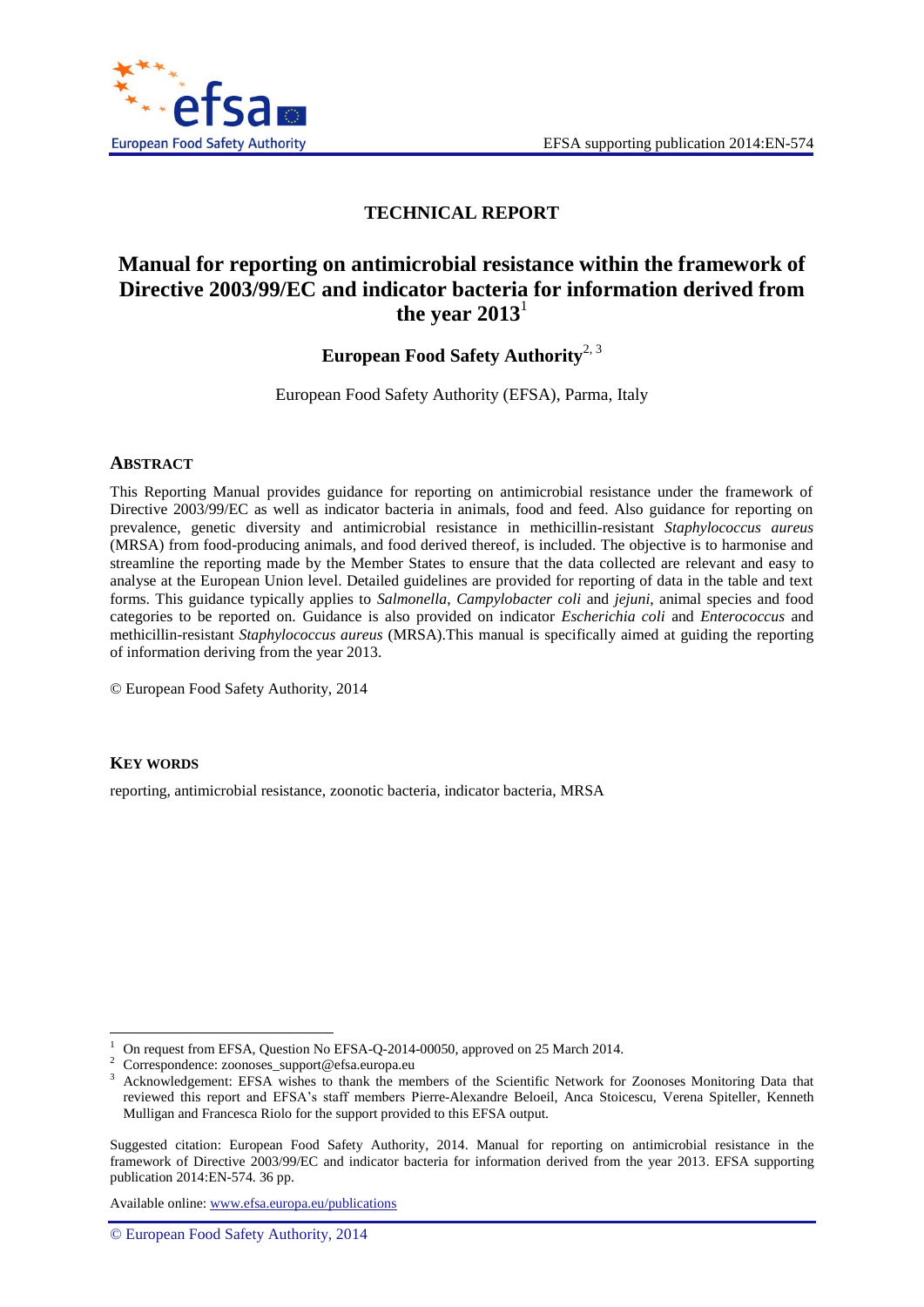

# <span id="page-1-0"></span>**SUMMARY**

This Reporting Manual provides guidance on reporting on antimicrobial resistance under the framework of Directive 2003/99/EC as well as indicator bacteria in animals, food and feed. Also guidance for reporting on prevalence, genetic diversity and antimicrobial resistance in methicillinresistant *Staphylococcus aureus* (MRSA) from food-producing animals, and food derived thereof, is included. The objective is to harmonise and streamline the reporting made by the Member States to ensure that the data collected are relevant and easy to analyse at the European Union level. Detailed guidelines are provided for reporting of data in the table and text forms through the web-based application. This manual typically applies to the agents, animal species and food categories to be reported. Instructions are given on the description of the sampling and monitoring schemes as well as analyses of the results in the national reports.

This manual covers *Salmonella*, *Campylobacter coli* and *jejuni*, indicator *Escherichia coli*, *Enterococcus* and methicillin-resistant *Staphylococcus aureus* (MRSA) included in the current data collection through the web-based reporting system. These instructions are also applicable to reporting through the Data Collection Framework. Detailed guidelines are provided on reporting of the data in the table and text forms of the web reporting application.

This manual is specifically aimed at Member State data providers to guide the reporting of information deriving from the year 2013.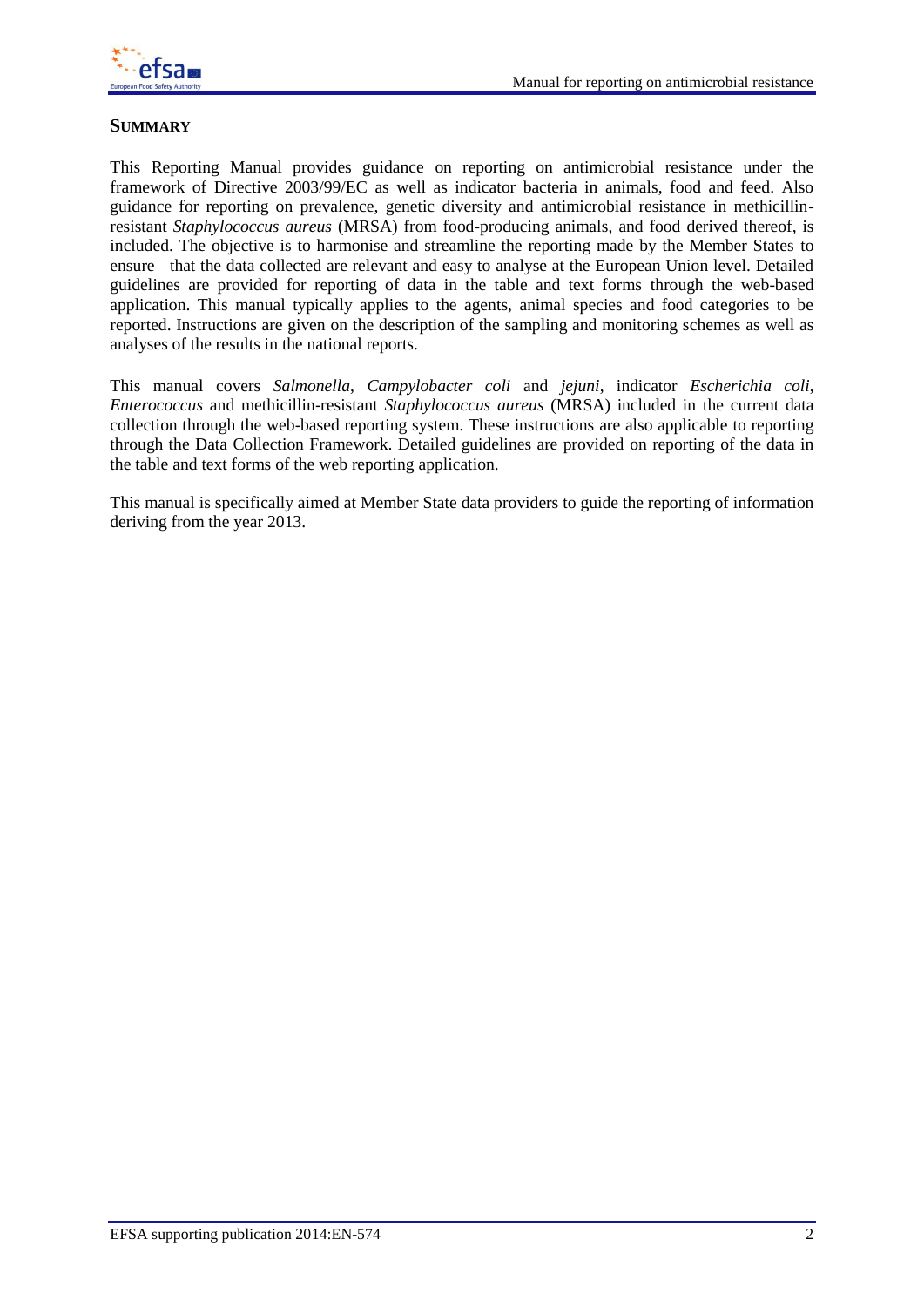

# <span id="page-2-0"></span>**TABLE OF CONTENTS**

| $1_{\cdots}$                                                                                     |  |  |  |  |
|--------------------------------------------------------------------------------------------------|--|--|--|--|
| 1.1.                                                                                             |  |  |  |  |
| 1.2.                                                                                             |  |  |  |  |
| 1.3.                                                                                             |  |  |  |  |
| 2.                                                                                               |  |  |  |  |
| 2.1.                                                                                             |  |  |  |  |
| 2.2.                                                                                             |  |  |  |  |
| General guidelines on reporting the antimicrobial susceptibility results in the tables 8<br>2.3. |  |  |  |  |
| 2.3.1.                                                                                           |  |  |  |  |
| 2.3.2.                                                                                           |  |  |  |  |
| 2.4.                                                                                             |  |  |  |  |
| 2.4.1.                                                                                           |  |  |  |  |
| 2.4.2.                                                                                           |  |  |  |  |
| 2.4.3.                                                                                           |  |  |  |  |
| 3.                                                                                               |  |  |  |  |
| 3.1.                                                                                             |  |  |  |  |
| 3.1.1.                                                                                           |  |  |  |  |
| 3.1.2.                                                                                           |  |  |  |  |
| 3.2.                                                                                             |  |  |  |  |
| 3.2.1.                                                                                           |  |  |  |  |
| 3.2.2.                                                                                           |  |  |  |  |
| Antimicrobial resistance monitoring in indicator commensal E. coli (non-pathogenic) 20<br>3.2.3. |  |  |  |  |
| Specific monitoring of ESBL- or AmpC- or carbapenemase producing E. coli 21<br>3.2.3.1.          |  |  |  |  |
| AMR monitoring in indicator commensal <i>Enterococcus</i> spp. (non-pathogenic)  22<br>3.2.4.    |  |  |  |  |
| 3.2.5.                                                                                           |  |  |  |  |
| 4.                                                                                               |  |  |  |  |
|                                                                                                  |  |  |  |  |
| Appendix A.                                                                                      |  |  |  |  |
| Appendix B.                                                                                      |  |  |  |  |
| Appendix C.                                                                                      |  |  |  |  |
| Appendix D.                                                                                      |  |  |  |  |
| Appendix E.                                                                                      |  |  |  |  |
|                                                                                                  |  |  |  |  |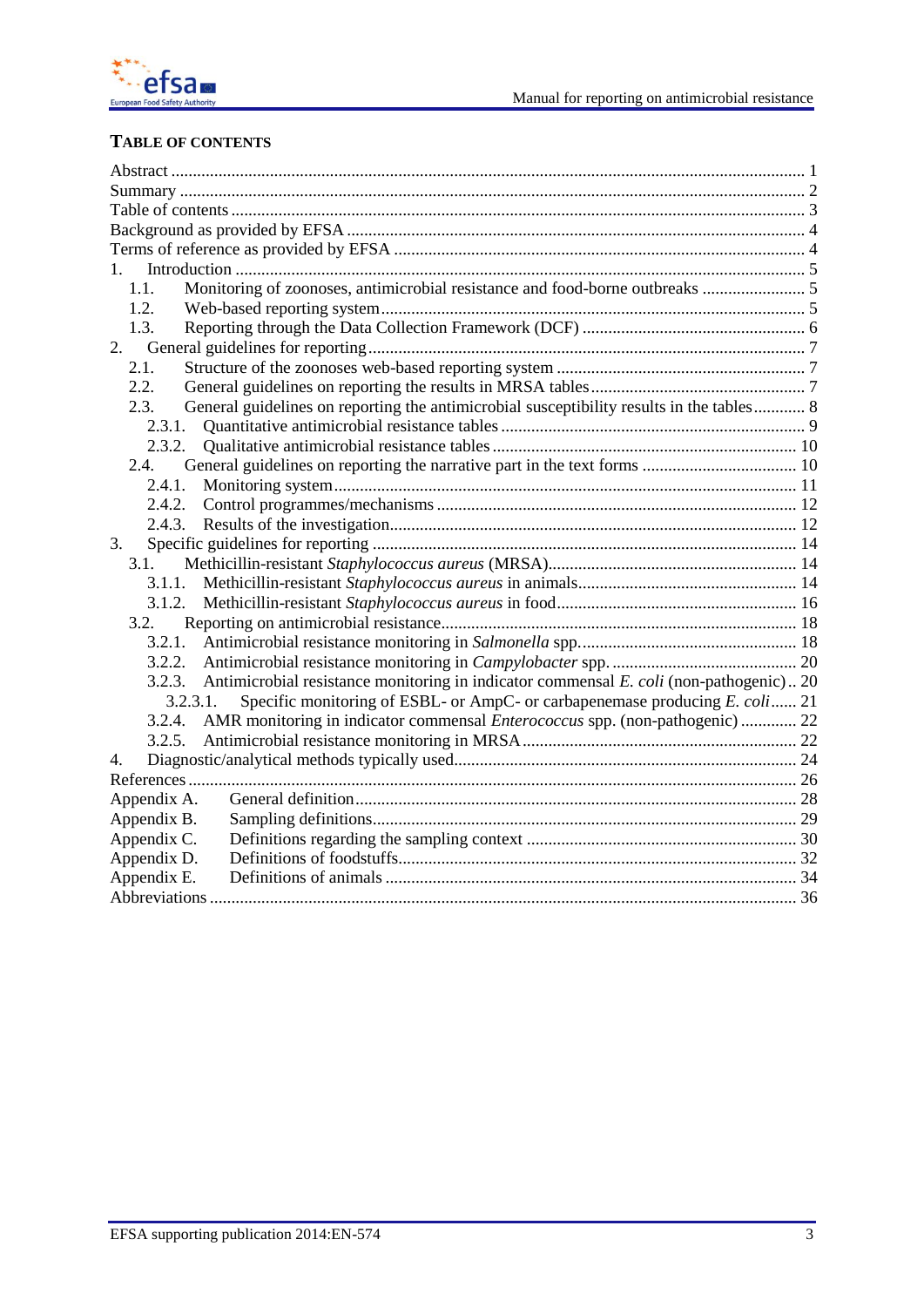

# <span id="page-3-0"></span>**BACKGROUND AS PROVIDED BY EFSA**

The Directive 2003/99/EC lays down the European Union (EU) system for monitoring and reporting of information on zoonoses, which obligates the Member States to collect data on zoonoses, zoonotic agents, antimicrobial resistance and food-borne outbreaks. EFSA is assigned the tasks of examining the data collected and preparing the EU Summary Reports in collaboration with the European Centre for Disease Prevention and Control (ECDC).

Based on the data reported each year, EFSA and ECDC will jointly produce an annual EU Summary Report on zoonoses, zoonotic agents and food-borne outbreaks. Similarly, the two agencies will produce a EU Summary Report on antimicrobial resistance. To support the Member States in their reporting, the existing reporting manuals for zoonoses, antimicrobial resistance and food-borne outbreaks need to be updated to take into account the latest recommendations on reporting of antimicrobial resistance data and data on zoonoses and food-borne outbreaks. In addition, the manuals have to be revised due to the changed structure of the reporting tables in the web application and changes in the relevant EU legislation.

EFSA runs a web-based reporting application for the annual reporting as well as the possibility of submitting data in XML/Excel format via the Data Collection Framework (DCF). The amended web application has to be tested and new XML reporting schemas created before the start of the reporting period in April each year. This is supported by revised guidance documents.

For quality improvement purposes, the EU Summary reports will be submitted every third year to the Scientific panels of Biological Hazards and Animal Health and Welfare for their review and comment.

In addition to these EU Summary Reports, EFSA will, in collaboration with ECDC and the European Medicine Agency (EMA), prepare, in the future, joint reports combining antimicrobial resistance and consumption data. These reports will be separate from the EU Summary reports and are covered by another mandate (M-2012-0209).

# <span id="page-3-1"></span>**TERMS OF REFERENCE AS PROVIDED BY EFSA<sup>4</sup>**

The BIOCONTAM and DATA units<sup>5</sup> are invited to:

- prepare and publish the EU Summary Reports on Zoonoses, Zoonotic agents and Food-borne Outbreaks in 2012, 2013 and 2014 in close collaboration with ECDC;
- prepare and publish the EU Summary Report on Antimicrobial Resistance in 2012, 2013 and 2014 in close collaboration with ECDC:
- revise the manual for reporting on zoonoses, zoonotic agents and antimicrobial resistance each year, and publish it as an EFSA technical report;
- revise the manual for reporting on food-borne outbreaks when appropriate, and publish it as an EFSA technical report;
- to revise the user manual for the web reporting application each year and publish it as an EFSA technical report;
- to revise the guidelines (data dictionaries) for XML/Excel data reporting each year and publish  $\bullet$ them as an EFSA technical report.

This technical report specifically addresses the third term of reference above: revise the manual for reporting on zoonoses, zoonotic agents and antimicrobial resistance each year, and publish it as an EFSA technical report.

<sup>4</sup> Available online: [http://registerofquestions.efsa.europa.eu/roqFrontend/questionsListLoader?mandate=M-2013-0063](http://registerofquestions.efsa.europa.eu/roqFrontend/questionsListLoader?mandate=M%1e2013%1e0063)

<sup>5</sup> Since 1<sup>st</sup> January 2014, these tasks were moved from former BIOMO unit to the new BIOCONTAM and DATA units.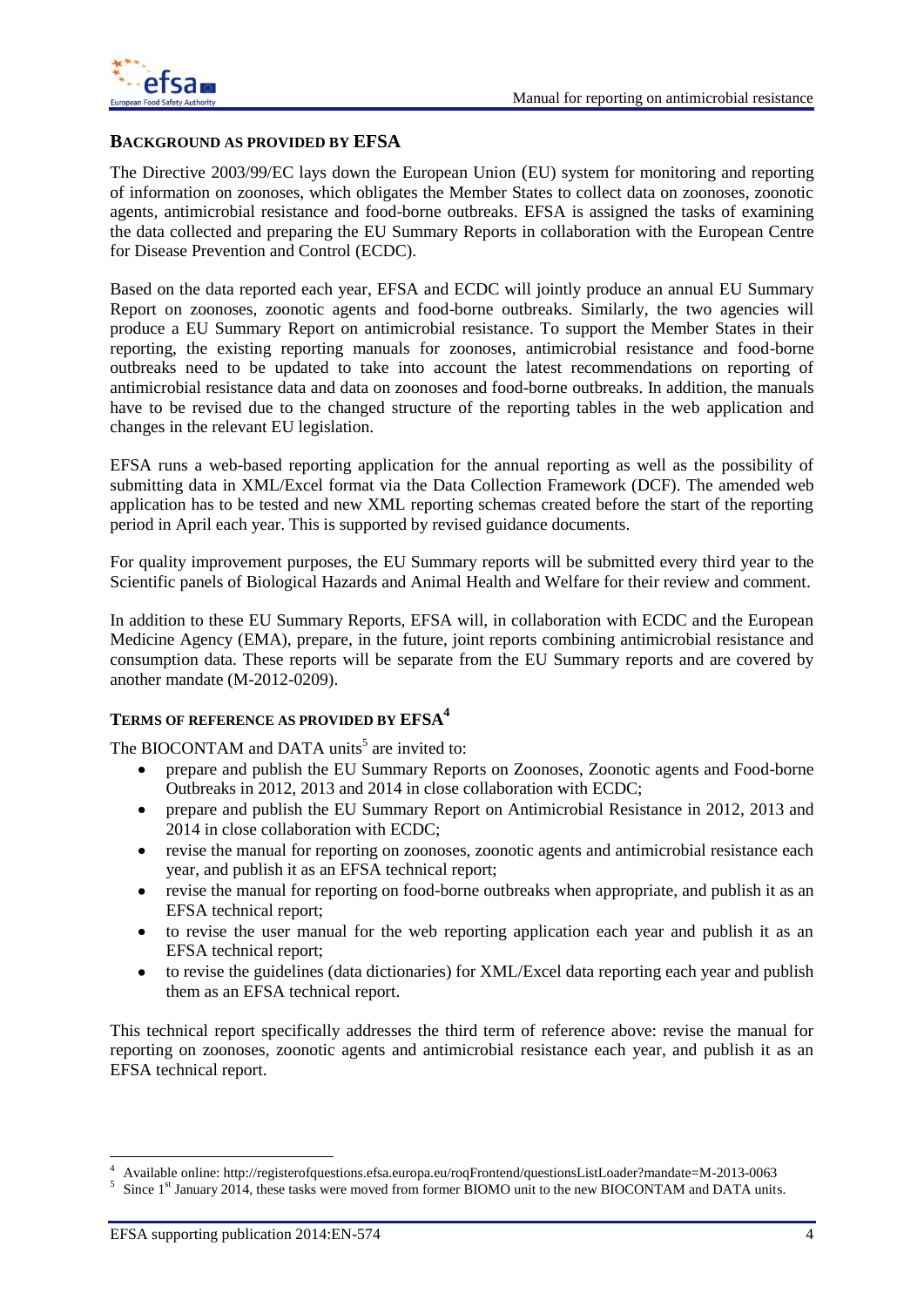

# <span id="page-4-0"></span>**1. Introduction**

# <span id="page-4-1"></span>**1.1. Monitoring of zoonoses, antimicrobial resistance and food-borne outbreaks**

The European Union (EU) system for monitoring and collecting information on antimicrobial resistance in food-producing animals, and food thereof, is established by Directive 2003/99/EC<sup>6</sup> on the monitoring of zoonoses and zoonotic agents. This Directive requires Member States (MSs) to collect, evaluate and report data on zoonoses, zoonotic agents, antimicrobial resistance and food-borne outbreaks to the European Commission (EC) each year. The system is based on those of the MSs, and in a few cases, it is harmonised by EC legislation to the extent that the results from the monitoring are comparable between the MSs. The MSs are required to send their national reports on antimicrobial resistance to the EC each year by  $31<sup>st</sup>$  May. The EC shall submit this information to the European Food Safety Authority (EFSA), which shall examine the data and publish the EU Summary Report from the results.

It should be noted that data on antimicrobial resistance in *Salmonella* and *Campylobacter* isolated from human cases of salmonellosis and campylobacterisosis are provided through the EU network for the epidemiological surveillance and control of communicable diseases established under Decision No  $2119/98/EC^7$ . The EU Summary Report is prepared in collaboration with the European Centre for Disease Prevention and Control (ECDC).

# <span id="page-4-2"></span>**1.2. Web-based reporting system**

The provisions laid down in EU legislation have been retained in the current technical specifications (EFSA, 2007, 2008) issued by EFSA for the monitoring of antimicrobial resistance (AMR) in *Salmonella* and *Campylobacter* and indicator *E*. *coli* and enterococci, where the minimum requirements of Directive 2003/99/EC have been expanded to a full description of the elements to be included in both qualitative and quantitative tables for the reporting of aggregated data. These elements have also been implemented in the EFSA web-based reporting system which has been developed and is being used for the electronic transmission of the data from the MSs to EFSA. The data are submitted in the format of tables for each given combination of bacterial species/study population (animal or food category).

In the qualitative AMR tables, for each antimicrobial tested, the following information is reported: the number of isolates tested, the number of resistant isolates, the number of fully-susceptible isolates and the number of isolates resistant to 1, 2, 3, 4 or  $>$  4 antimicrobials. In the quantitative AMR tables, for each antimicrobial tested, the relative minimum inhibitory concentration (MIC) distributions are reported, as the number of inhibited isolates at the corresponding values of antimicrobial concentration. For data obtained through the diffusion method, the different inhibition zone diameters are reported.

EFSA has established a web-based reporting system and database to streamline and harmonise the reporting of AMR data under Directive 2003/99/EC. This system shall be used for the purpose of reporting and it is accessible on the following website: [http://www.efsa.europa.eu/zoonoses.](http://www.efsa.europa.eu/zoonoses)

l Directive 2003/99/EC of the European Parliament and of the Council of 17 November 2003 on the monitoring of zoonoses and zoonotic agents, amending Council Decision 90/424/EEC and repealing Council Directive 92/117/EEC. OJ L 325, 12.12.2003, p. 31–40.

<sup>7</sup> Decision No 2119/98/EC of the European Parliament and of the Council of 24 September 1998 setting up a network for the epidemiological surveillance and control of communicable diseases in the Community. OJ L 268, 3.10.1998, p. 1–7.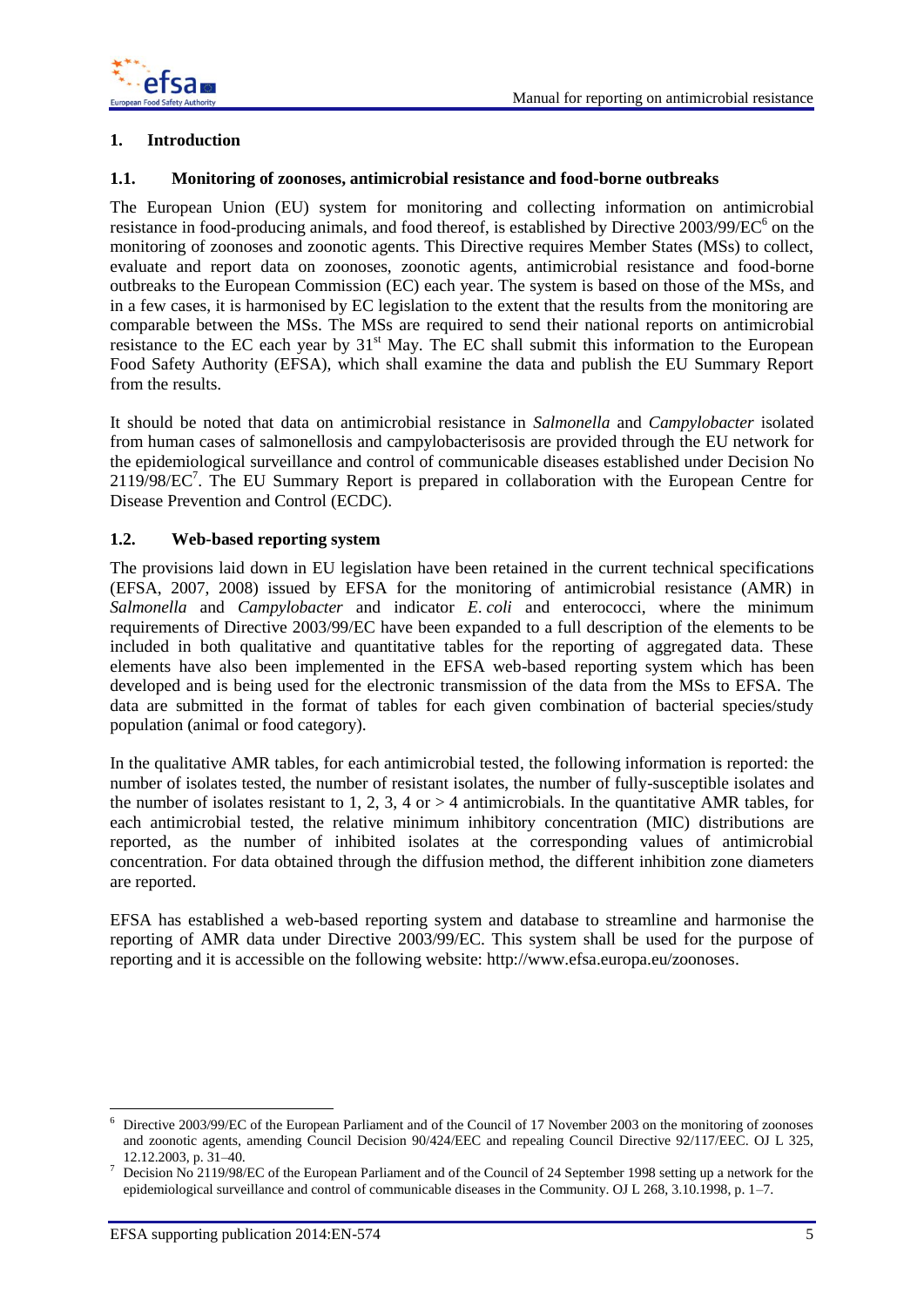

# <span id="page-5-0"></span>**1.3. Reporting through the Data Collection Framework (DCF)**

As an alternative to the web-based reporting, AMR data can also be submitted to the Data Collection Framework (DCF) using XML or Excel or CSV formats. Separate guidelines are given on technical details for this reporting system. Although there are some differences between the two reporting systems, similar principles are applied. Thus, this manual can also be used as guidance in reporting via the DCF.

# **Reporting isolate based AMR data**

Information on multi-drug resistance (MDR) is not fully accessible due to the fact that aggregated data currently are mostly reported by MSs. AMR may occur in association, meaning that an isolate may be resistant to different classes of antimicrobials simultaneously. Many patterns of MDR may be encountered within the same bacterial subtype (e.g. serovar/serotype/phagetype and biotype). Analyses on MDR, specific co-resistance patterns and association between resistance traits cannot be performed on the currently available dataset deriving from aggregated data. In order to perform such analyses information needs to be collected with a greater level of granularity, and data must be reported at the isolate level tested for antimicrobial susceptibility.

The collection and reporting of AMR data at the isolate level enables more in-depth scientific analysis. In particular, it would be beneficial for detecting new MDR patterns and performing analysis of the known co-resistance ones, evaluating geographical progression over time, conducting retrospective analysis and assisting in source attribution. In addition, the evaluation of phenotypic resistance patterns can give insight into resistance selection, since use of one antimicrobial can select for resistance to other unrelated antimicrobials (co-selection). Therefore, the collection of data on multiresistance is of the utmost importance for investigating the relationship between antimicrobial use and resistance.

It is also expected that submission of data at the isolate level would facilitate the reporting of detailed epidemiological information, such as the serovar of the *Salmonella* strains, the geographical area and production type/food category of origin. This should also ensure consistency with the detailed recommendations issued by EFSA (EFSA, 2012a) as regards the way data are presented in the EU Summary Report on AMR.

Given the public health relevance of the emergence of multi-resistant bacteria, it is strongly recommended that AMR data collection is performed at the isolate level. Moreover, it should be noted that, in the case of a switch to reporting at isolate-based level, submission of both quantitative and qualitative data at aggregated level would become redundant since it would not provide any information in addition to that obtainable through the isolate-based data.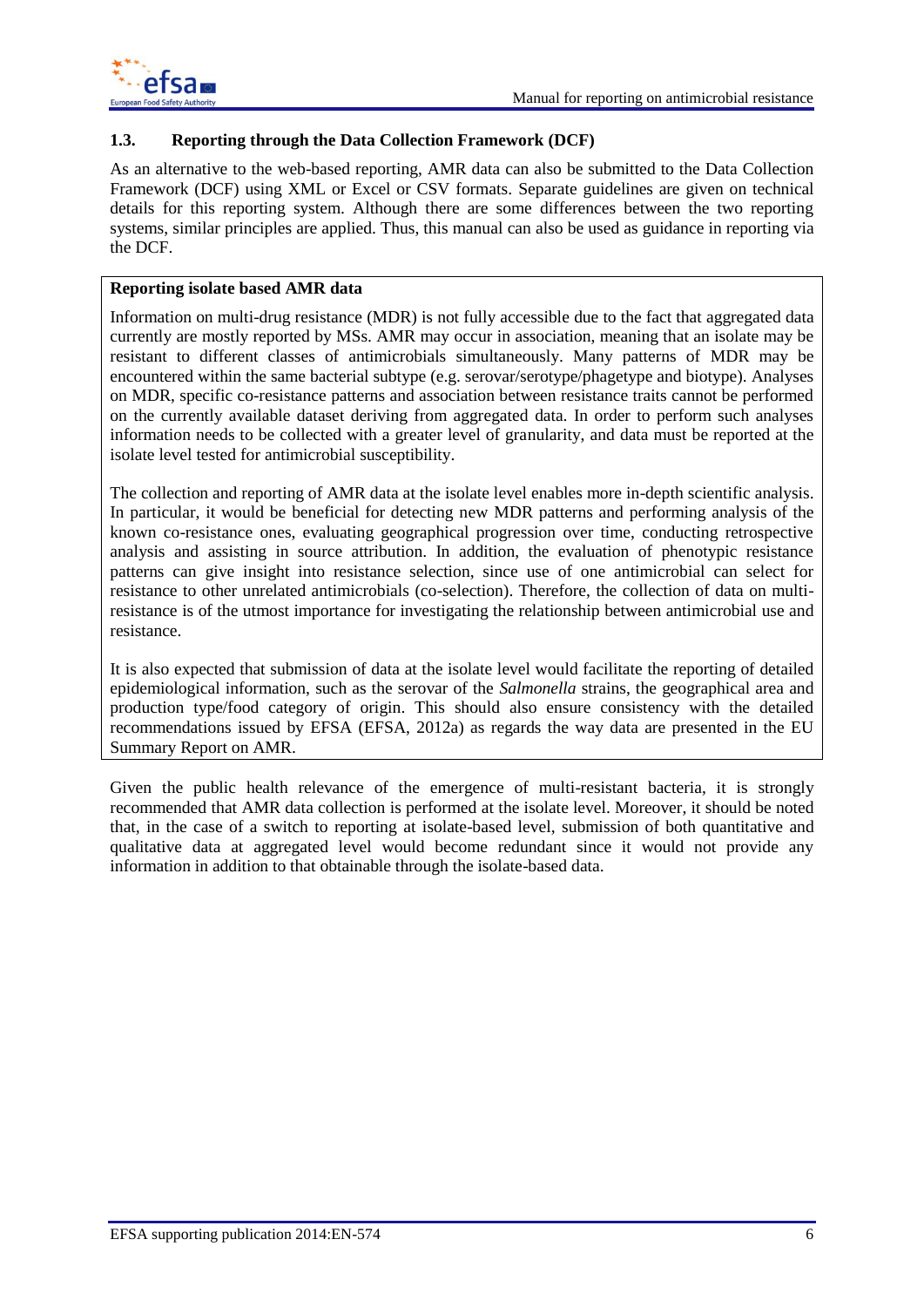



# <span id="page-6-0"></span>**2. General guidelines for reporting**

# <span id="page-6-1"></span>**2.1. Structure of the zoonoses web-based reporting system**

For each reporting year, a national report is created in the web-based reporting system. For each zoonoses or other subject, text forms and reporting tables are provided. The text forms are used to enter the narrative part of the report, e.g. description of the monitoring system and the analyses of the results. The reporting tables are used to enter the results, e.g. number of samples tested and number of positive results. Detailed instructions on how to use the text forms and reporting tables as well as the entire web application are given in the user manuals on the web-based reporting system homepage [\(http://www.efsa.europa.eu/zoonoses\)](http://www.efsa.europa.eu/zoonoses).

# **Mandatory reporting of AMR data**

In accordance with the Zoonoses Directive 2003/99/EC, all MSs are required to report antimicrobial resistance in *Salmonella* and *Campylobacter* isolates from poultry, pigs and cattle and foodstuffs derived from these species. The requirements for the monitoring of antimicrobial resistance by the MSs are laid down in Directive 2003/99/EC. In particular, as regards the information that must be collected by the MSs, the following categories are listed in Annex II to the Directive:

- 1. animal species included in monitoring;
- 2. bacterial species and/or strains included in monitoring;
- 3. sampling strategy used in monitoring;
- 4. antimicrobials included in monitoring;
- 5. laboratory methodology used for the detection of resistance;
- 6. laboratory methodology used for the identification of microbial isolates;
- 7. methods used for the collection of the data.

The necessary AMR quantitative tables and text forms can be created in the web application by using the 'Report structure' tool or by reporting information on them to the DCF.

### <span id="page-6-2"></span>**2.2. General guidelines on reporting the results in MRSA tables**

### **General recommendations**

The results (data) of investigations are reported in tables provided in the web-based reporting system or through the DCF. The types of data which are reported in the tables are mostly numerical, but also text type information can be requested for certain table cells.

The methicillin-resistant *Staphylococcus aureus* (MRSA) tables for animals and food have options for adding **additional** *spa***-types**. Comments may be added to each reporting row, to provide further information on the specific investigation. In addition, general comments referring to the entire table can be added using the footnote. When no data are available, no value should be entered in the tables, not even the zero ('0') value. The zero value '0' may only be entered in instances of true zero results, e.g. no positive results from a number of units tested.

In case there is no relevant information to be reported or if the MS wishes not to report any data, the table should be left empty and marked as complete (see the user manual for the web-based reporting system) in order to indicate that no data will be submitted. However, when no positive units have been detected out of the units tested in the context of the investigations, a '0' (zero) should always be inserted in the column 'Total units positive for *Staphylococcus*' to indicate the testing results.

In the following zoonoses/agent sections the animal species/food categories particularly recommended to be reported are indicated by bold text.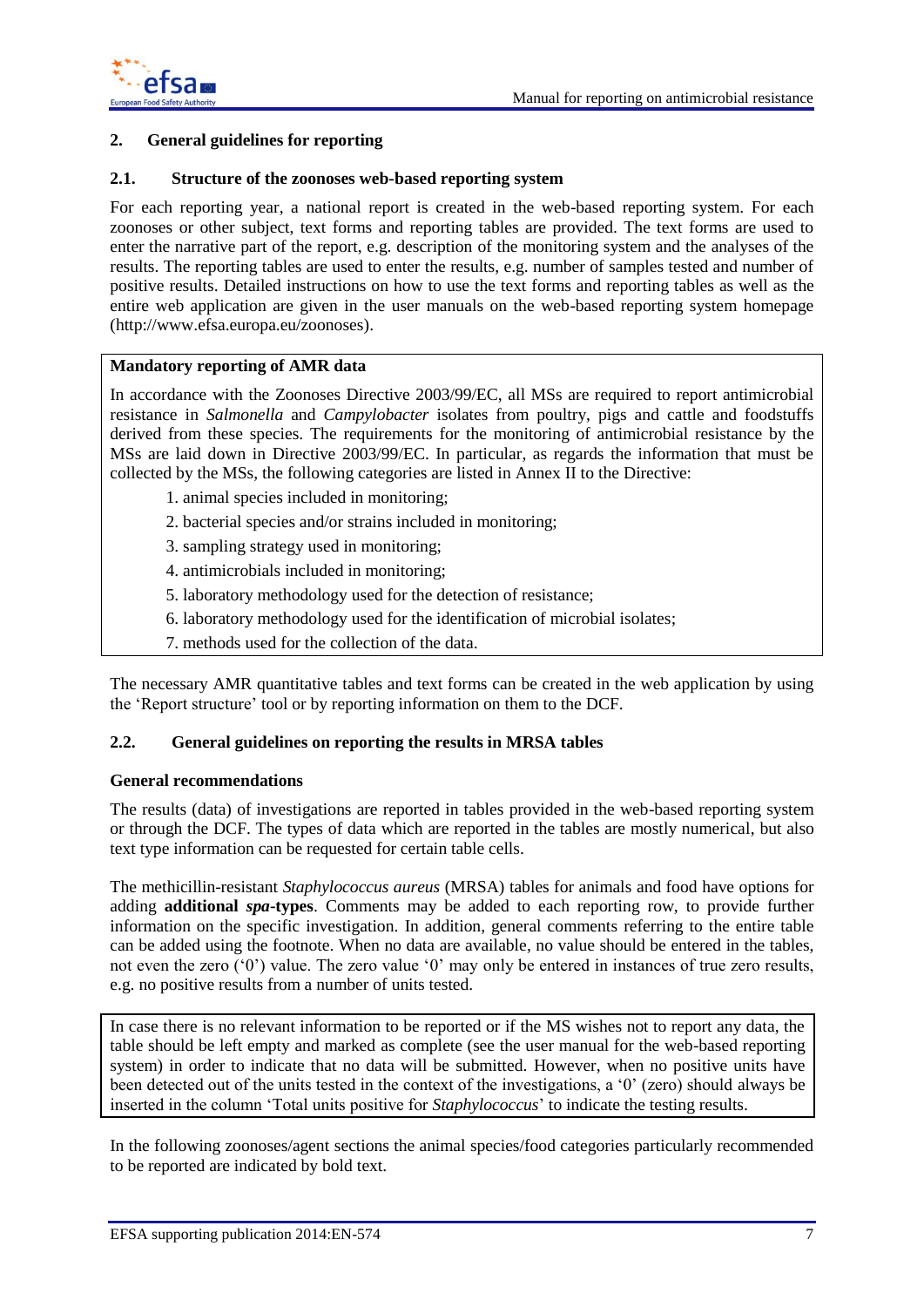

# *Information requested in the rows*

In the rows, data on foodstuffs (definitions are presented in Appendix D) and animals (definitions are presented in Appendix E) should be categorised using the classification system provided by the pick lists. There will be variability in the degree of detail which can be provided. However, reporters are strongly encouraged to provide as much relevant information as possible within the limits of the system. The reason is that the information provided by the pick lists enables relevant epidemiological data analyses.

MSs are asked to avoid double reporting into different category levels, i.e. data reported both in the total and in the detailed categories.

MSs are invited to report all relevant information on the type of animals or food sampled including the sampling stage and the sampling context (definitions are presented in Appendix C), when appropriate.

This information may include:

- The type of animal population sampled e.g. wild/farmed/zoo animals/pet animals for those populations that could fall under more than one typology, e.g. wild boar;
- The stage along the food chain where samples have been collected.

### *Information requested in the columns*

**Information that could be reported in the table columns (such as agent species or information on the sampling stage and context) should not be reported in the comments or footnote in order facilitate data extraction**.

The total number of samples positive for *S. aureus***, methicillin resistant (MRSA)** must equal the sum of the reported numbers of **spa-type** in their specific columns including the unspecified category column. An exception is the case where more than one species/serotype/serovars are isolated from the same sample. In this case, this fact should be stated in the comment adjacent to the reporting row.

### <span id="page-7-0"></span>**2.3. General guidelines on reporting the antimicrobial susceptibility results in the tables**

Antimicrobial susceptibility tables are provided for *Salmonella* and *Campylobacter*, as well as for *E. coli* and *Enterococcus* indicators as related to foodstuffs, animals and feedingstuffs. There are breakpoint tables and quantitative and qualitative antimicrobial susceptibility tables.

### **Cut-off value tables for antimicrobial resistance**

The cut-off tables are provided to report cut-off values used in the antimicrobial susceptibility testing. The information to be reported is:

- **Test method used** specify the test used: disc diffusion method, agar dilution, broth dilution or E-test® ;
- **Standards used for testing** specify whether the methods used for testing were defined  $\bullet$ according to National Committee for Clinical Laboratory Standards (NCCLS)/Clinical and Laboratory Standards Institute (CLSI) standards or according to other standards;
- **The methods used for investigation of isolates** information entered in the table can be  $\bullet$ copied to other cut-off value tables under the same zoonosis section by clicking the relevant categories (food, animals and feedingstuffs) in the box 'The methods are used for investigation of isolates from'. The information will then be copied to the relevant table;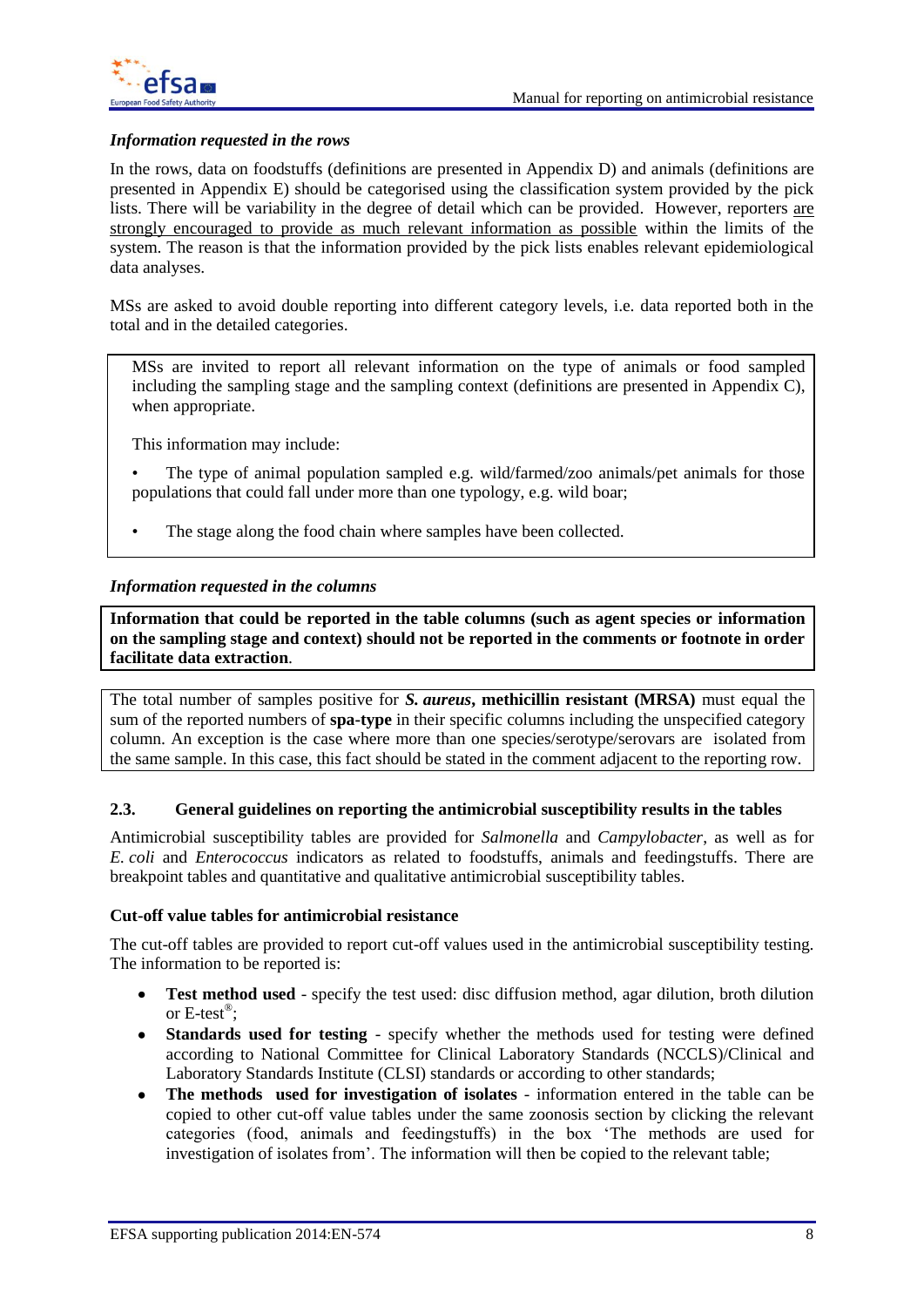

- **Standard** specify which standard for cut-off value has been used for each susceptibility category (e.g. Decision 2007/407/EC,European Committee on Antimicrobial Susceptibility (EUCAST), EFSA's recommendations (EFSA 2007, 2008, 2012b,c), NCCLS);
- **Concentration (microg/ml)/Resistant**  $>$  (Dilution method) is used to report broth and agar dilution cut-off values;
- **Zone diameter (mm) /Resistant <=** (Diffusion method) is used to report disc diffusion  $\bullet$ cut-off values.

Please note that when creating a new annual report, reporting officers are able to choose the possibility of automatically importing, into the cut-off value tables, the cut-off values specified in the EFSA's recommendation 'Report of the Task Force on Zoonoses Data Collection including a proposal for a harmonized monitoring scheme of antimicrobial resistance in *Salmonella* in fowl (*Gallus gallus*), turkeys, and pigs and *Campylobacter jejuni* and *C. coli* in broilers' (EFSA, 2007) and in the EFSA's recommendation 'Report from the Task Force on Zoonoses Data Collection including guidance for harmonized monitoring and reporting of antimicrobial resistance in commensal *Escherichia coli* and *Enterococcus* spp. from food animals' (EFSA, 2008).

The cut-off values specified in these EFSA recommendations are imported automatically into the cutoff value tables for dilution methods for isolates from animals, food and feedingstuffs. Two different cut-off value tables are available for *C. jejuni* and *C. coli* as well as for *E. faecalis* and *E. faecium*.

**Please note that it is not possible to use the automatic import function of the cut-off values once the annual report has been already created.**

Please note that reporting officers can copy the cut-off value table information for the other sectors (food, animals, humans).

# <span id="page-8-0"></span>**2.3.1. Quantitative antimicrobial resistance tables**

These tables are used to report quantitative results from testing of bacterial isolates for antimicrobial resistance. The results are reported as the number of isolates with the given concentration/inhibition zone.

Please note that due to the automatic calculations made by the web application, the cut-off value table has to be filled in first to allow the calculations of the values of 'N' and 'n' in the quantitative tables. The cut-off values can be still manually changed in the quantitative tables.

The information that should be reported includes:

- **Isolates out of a monitoring programme (yes/no)** indicate whether the isolates in the table originate from a monitoring programme or not;
- **Number of isolates available in the laboratory** report the total number of isolates available in the laboratory testing for AMR, for a given reporting year, for the specific bacterial species or serovars and as far as possible broken down per animal population (e.g. laying hens or broilers) or food category. The reporting should be made at the bacterial species level for *C. jejuni*, *C. coli*, *E. coli* and *E. faecium* and *E. faecalis.* Regarding *Salmonella*, it is recommended to report at the serovar level if the isolates available have been serotyped. Regarding MRSA, it is recommended to report at the spa-type/MLST/clonal complex level, if the isolates available have been characterised. Please note that the same number for all isolates coming from the same monitoring context should be reported.
- **Column 'N'** this column refers the number of isolates tested for susceptibility vis-à-vis the antimicrobial mentioned in the row heading; it is calculated automatically;
- $\bullet$ **Column 'n'** - this column refers the number of resistant isolates (out of the N isolates tested) and is calculated automatically on the basis of the information provided concerning the corresponding cut-off values;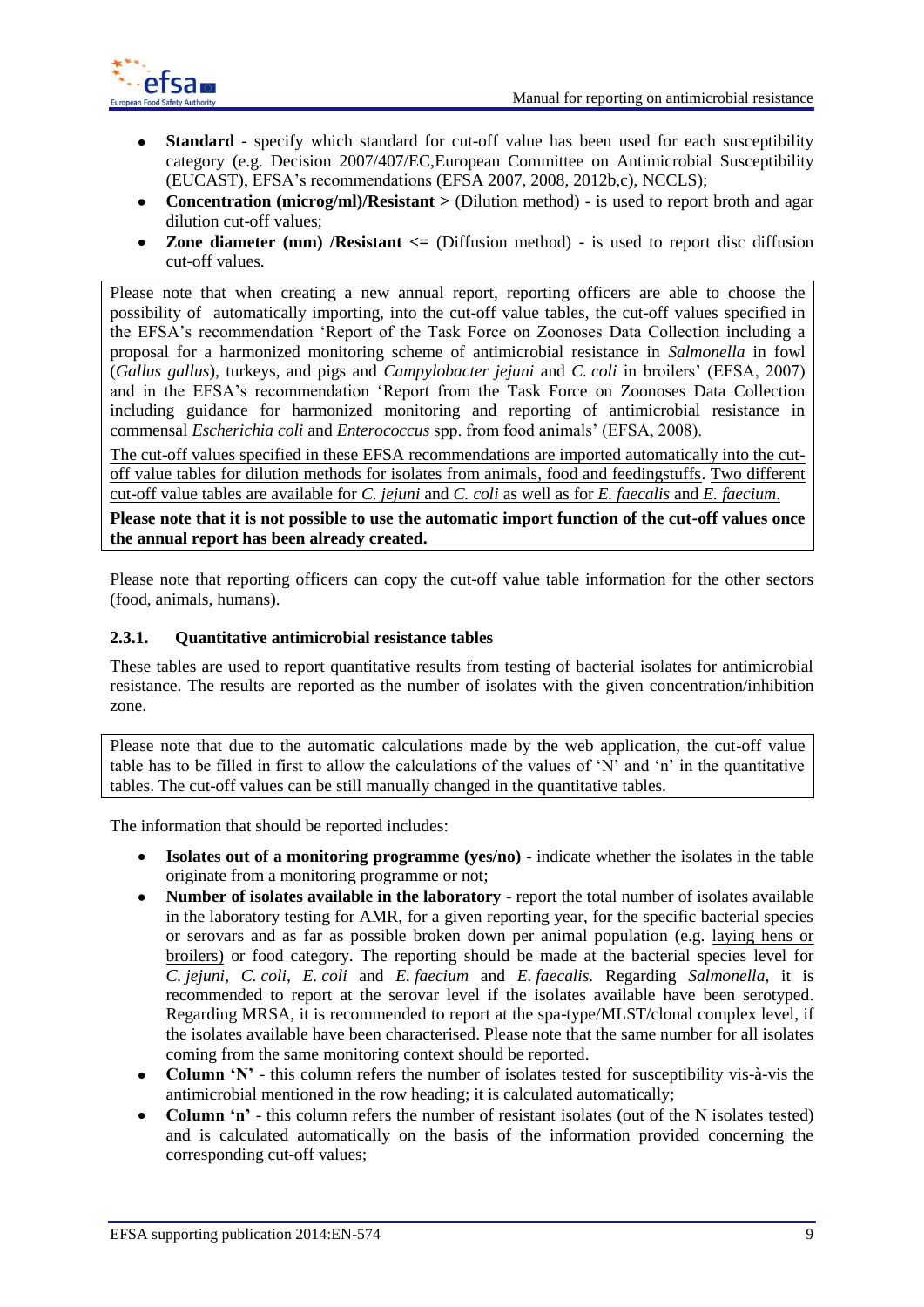

- **Dilution method (concentration (mg/L)), number of isolates with a concentration of inhibition equal to** - in every one of these cells, report the number of isolates with the concentration (mg/L) of inhibition equal to the column heading figure;
- **Agar diffusion method (Zone diameter (mm)), number of isolates with a zone of inhibition equal to** - in every one of these cells, report the number of isolates with the diameter (mm) of inhibition equal to the column heading figure.

# <span id="page-9-0"></span>**2.3.2. Qualitative antimicrobial resistance tables**

The qualitative tables are used to summarise the number of resistant strains for each antimicrobial substance for different food, animal species and feedingstuff categories. The number of multiresistant isolates is also reported in this table.

The Antimicrobial Qualitative Tables should be created by specifying first the food, feed or animal category and then, within the table, the agent serovars/species.

Specific guidelines for reporting data in the qualitative table:

- **Isolates out of a monitoring programme (yes/no)** indicate whether the isolates in the table originate from a monitoring programme or not;
- **Number of isolates available in the laboratory** report the total number of isolates available  $\bullet$ in the laboratory testing for AMR, for a given reporting year, for the specific bacterial species or serovars and as far as possible broken down per animal population (e.g. laying hens or broilers) or food category. The reporting should be made at the bacterial species level for *C. jejuni*, *C. coli*, *E. coli* and *E. faecium* and *E. faecalis.* Regarding *Salmonella*, it is recommended to report at the serovar level if the isolates available have been serotyped. Regarding MRSA, it is recommended to report at the spa-type/MLST/clonal complex level, if the isolates available have been characterised. Please note that you have to report the same number for all isolates coming from the same monitoring context.
- **Column 'N'** number of isolates that are tested for susceptibility vis-à-vis the antimicrobial mentioned in the row heading, and for the animal species mentioned in column heading;
- **Column 'n'** number of resistant isolates;
- For the rows **'Fully sensitive'** and **'Resistant to 1 to >4 antimicrobials'** the number of isolates tested should be reported in the **'N'** column and in the **'n'** column the number of isolates found fully sensitive or resistant to the specified number of antimicrobials should be indicated.

Please note that due to a function (ad hoc button) in the web reporting application, data providers can choose the possibility to automatically import the values entered in the Antimicrobial Quantitative Tables into the Antimicrobial Qualitative Table. If this option is chosen, the sum of the values reported in the corresponding Antimicrobial Quantitative tables, both for diffusion and dilution method, will be copied into the Antimicrobial Qualitative Table.

**In case the data to be reported in the qualitative tables are exactly the same as those reported in the quantitative tables, there is no need to fill in the qualitative tables!**

### <span id="page-9-1"></span>**2.4. General guidelines on reporting the narrative part in the text forms**

The narrative part should include a description of the monitoring and/or control programme from which the data are derived. This information ensures understanding and interpreting the results in the correct framework. The description should be detailed enough to give an accurate picture of the monitoring and control activities in place and to facilitate, where possible, the comparison of the results between reporting years.

In addition, an analysis of the results should be provided in the narrative part. This analysis may cover comparison of current results with those from previous years, in order to identify the trend. The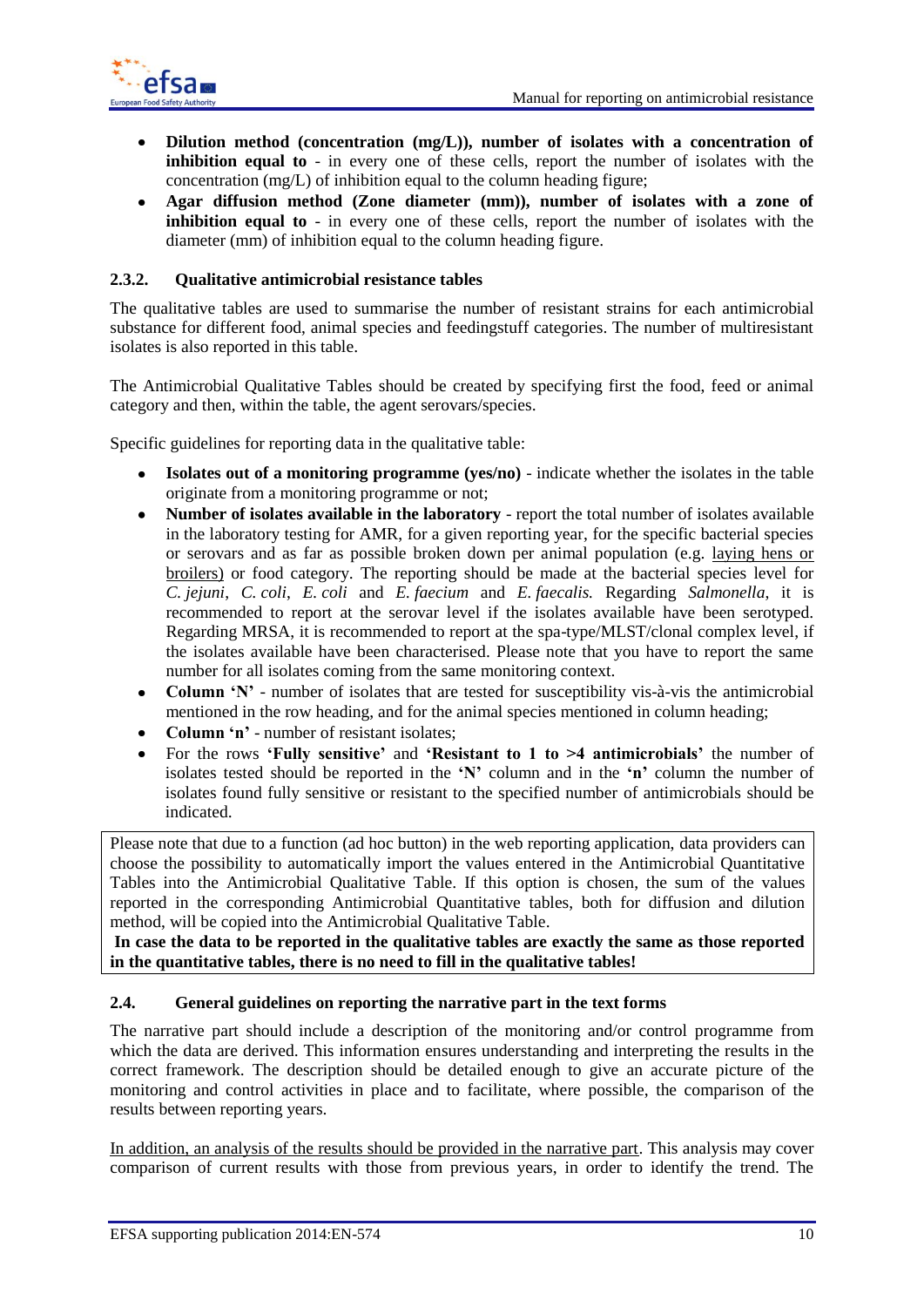

sources of zoonotic agents should be evaluated, particularly in relation to the relevance of the findings of zoonotic agents in foodstuffs, animals and feedingstuffs to human zoonoses cases.

For reporting the narrative part of the report, the text forms provided in the web-based reporting system and in DCF should be used. The information is entered in the text fields with the titles listed below.

The information below is recommended to be given under each title.

# <span id="page-10-0"></span>**2.4.1. Monitoring system**

**Sampling strategy** - this part describes, in general, the sampling strategy chosen and the purpose of the sampling:

- It is useful to state if the sampling covered the whole MS or only parts of it;
- The target population should be identified. It should be explained, for example, whether the entire animal population was covered or only a subset of it and the reasons for choosing this subset for sampling. Similarly the categories of foodstuffs and feedingstuffs that were sampled should be identified;
- $\bullet$ If the sampling is stratified, for example, by geographical regions or other criteria, such as size of the holdings, this should be described;
- It is important to explain how the units to be sampled are chosen, regardless of whether objective, selective, suspected, convenience or census sampling is applied or if several sampling methods are applied;
- Reporters, reporting officers, data providers should specify who is performing the sampling, e.g. samples taken by the competent authority as part of an official sampling, samples taken by owners of animals, food or feed businesses, or by other representatives of private enterprises, in the context of HACCP/own checks;
- It is also essential to explain where the samples are taken, e.g. at farm, at slaughterhouse, at hatchery, at a food processing plant or at retail. Equally important is the stage of sampling, which can be any step in animal rearing process or the food chain. For example, the sample may be taken at animal rearing period, production period, before or after chilling of carcase in the slaughterhouses, before or after the expiration of the shelf-life of foodstuffs;
- The framework of the sampling is an important part of the strategy. It should be stated if the sampling is part of a permanent or temporary monitoring programme, linked to surveillance or control programmes or if it is the result of a single survey.

**Frequency of the sampling** - this part is intended to explain how often samples are taken. The standard terms (e.g. every week, once a month, x times a year) provided in the pick list in the text forms should be used where possible. A more general statement can also be used, such as 'Detection of annual prevalence of xx by yy % confidence level and zz % accuracy'.

**Type of specimen taken** - under this title, the specimen taken from the units sampled is described. For example, in the case of animals the specimen which is tested could be faeces, blood, organs or milk.

**Methods of sampling (description of sampling techniques)** - the sampling techniques, meaning the procedures on how the sample is technically taken, are described. This should include information on the site of sampling (e.g. part of a carcase, part of the facilities for environmental sample), size of sample taken (e.g. in g, cm<sup>2</sup>, ml), use of swabs or other instruments in the sampling, where relevant, the number of (sub) samples/sample units taken, pooling of samples when conducted (refer the number of samples combined by pooling, if available), the possible storage of samples and the length of storage, where relevant.

**Case definition/definition of a positive finding** - this covers the description of when the sample is considered to be positive for the zoonotic agent or when the animal, herd or flock is considered to be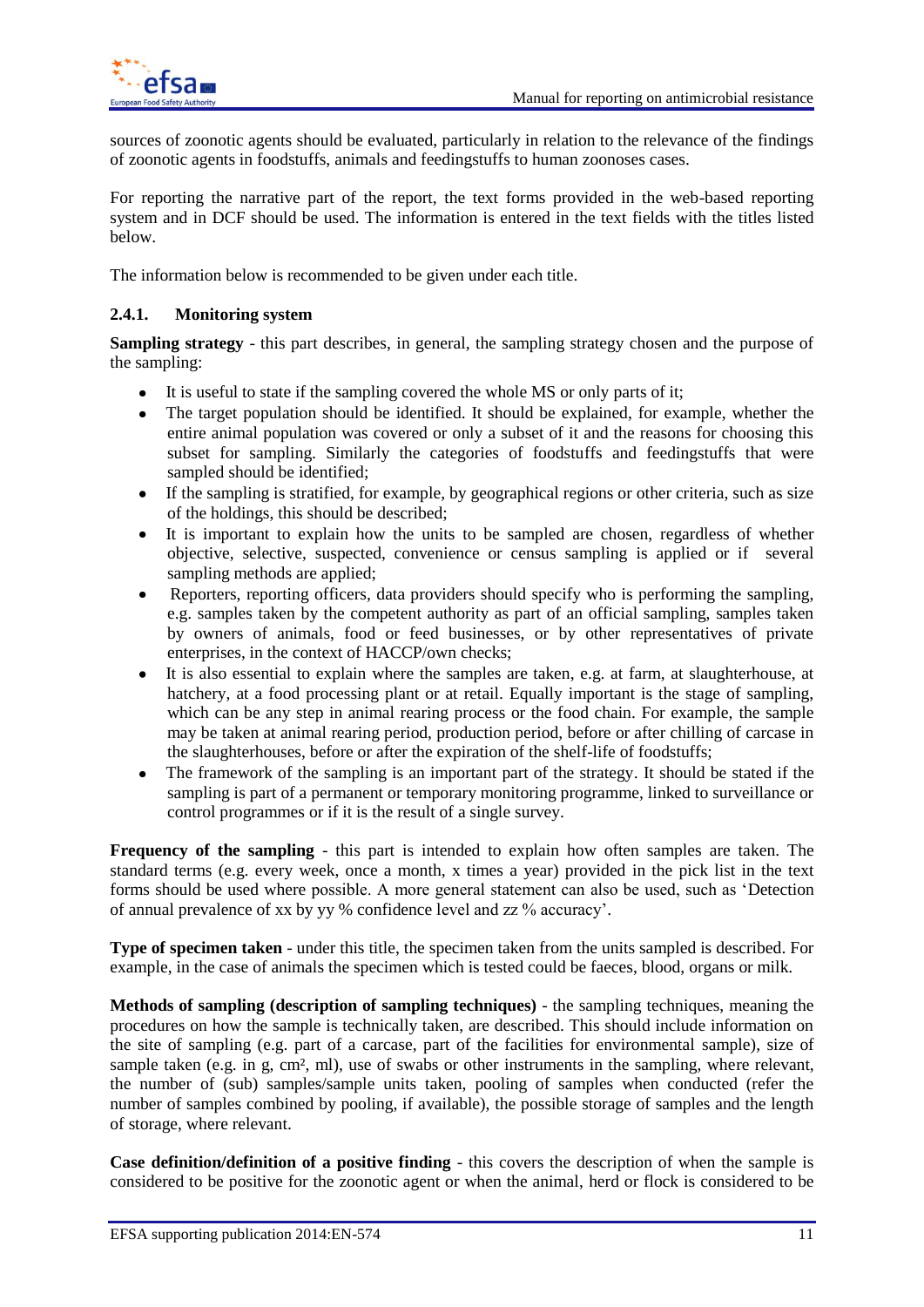

infected with the zoonotic agent. Regarding food and feed, it should describe when the foodstuff, feedingstuff or the batch sampled is considered to be positive or contaminated with the zoonotic agent.

**Diagnostic/analytical methods used** - under this title, the diagnostic or analytical methods used in the laboratory to test the specimens are described. Whenever possible, a reference to standard methods used is made (such as national, ISO or EN standard methods), or to the methods prescribed by the legislation. The year of reference of the method should be included. If these methods have been modified, the modifications made should be indicated to enable the comparison of the methods. It is also important to describe the quality assurance procedures in place in the laboratories. In addition, the procedure to prepare the sample in the laboratory should be described if it is relevant to the results. Section 4 provides more detailed information on how to describe an analytical method.

**Other preventive measures than vaccination in place** - preventive measures may include actions taken at different levels of the food chain. Regarding animals, it may cover, for example, consistent monitoring of potential livestock-associated MRSA reservoirs or bio-security measures at the farms. For the foodstuffs, it may include, for example, prohibition to market unpasteurised milk and recommendations on food consumption for susceptible consumer groups.

# <span id="page-11-0"></span>**2.4.2. Control programmes/mechanisms**

**The control programmes/strategies in place** - under this title, the control programmes in place in the MS should be described. The control programmes may be national or regional, and they may be approved nationally or by the Commission and co-financed by the EU based on Council Decision  $2009/470$ /EC on expenditure in the veterinary field. Control programmes run by the industry/food business operators are also included. The nature of the control programmes should be described including whether the programme is e.g. voluntary or mandatory, national or regional, approved by the EU or at national level or co-financed. The main features of the programme are given. It is advisable to report separately the information derived from official programmes and from programmes run by the industry. Other control mechanisms may include control measures prescribed in the EU or national legislation, such as rejection of contaminated carcases during meat inspection. The relevant legislation should be mentioned.

**Measures in case of the positive findings or single cases** - actions required by the legislation or control programmes as a consequence of positive findings in animals, foodstuffs or feedingstuffs should be explained. These measures may cover withdrawal of the products from the market, destruction of animals and others.

**Notification system in place** - the notification system is described, including its legal basis and since when the disease or infection has been notified.

**Recent actions taken to control the zoonoses** - specific measures undertaken during recent years to contain zoonoses are described. In the case of measures initiated in previous years, the year in which measures started to be applied should be indicated. These actions may include new legislation, recommendations issued, new control programmes, etc.

**Suggestions to the EU for the actions to be taken** - this item provides an opportunity to propose measures to be taken by risk managers at EU level. Typically, this could involve suggestions for new EU legislation.

# <span id="page-11-1"></span>**2.4.3. Results of the investigation**

The results reported and presented in the reporting tables are summarised. The important findings and the relevant conclusions based on the results should be presented.

<sup>8</sup> Council Decision 2009/470/EC of 25 May 2009 on expenditure in the veterinary field. OJ L 155, 18.6.2009, p. 30–45.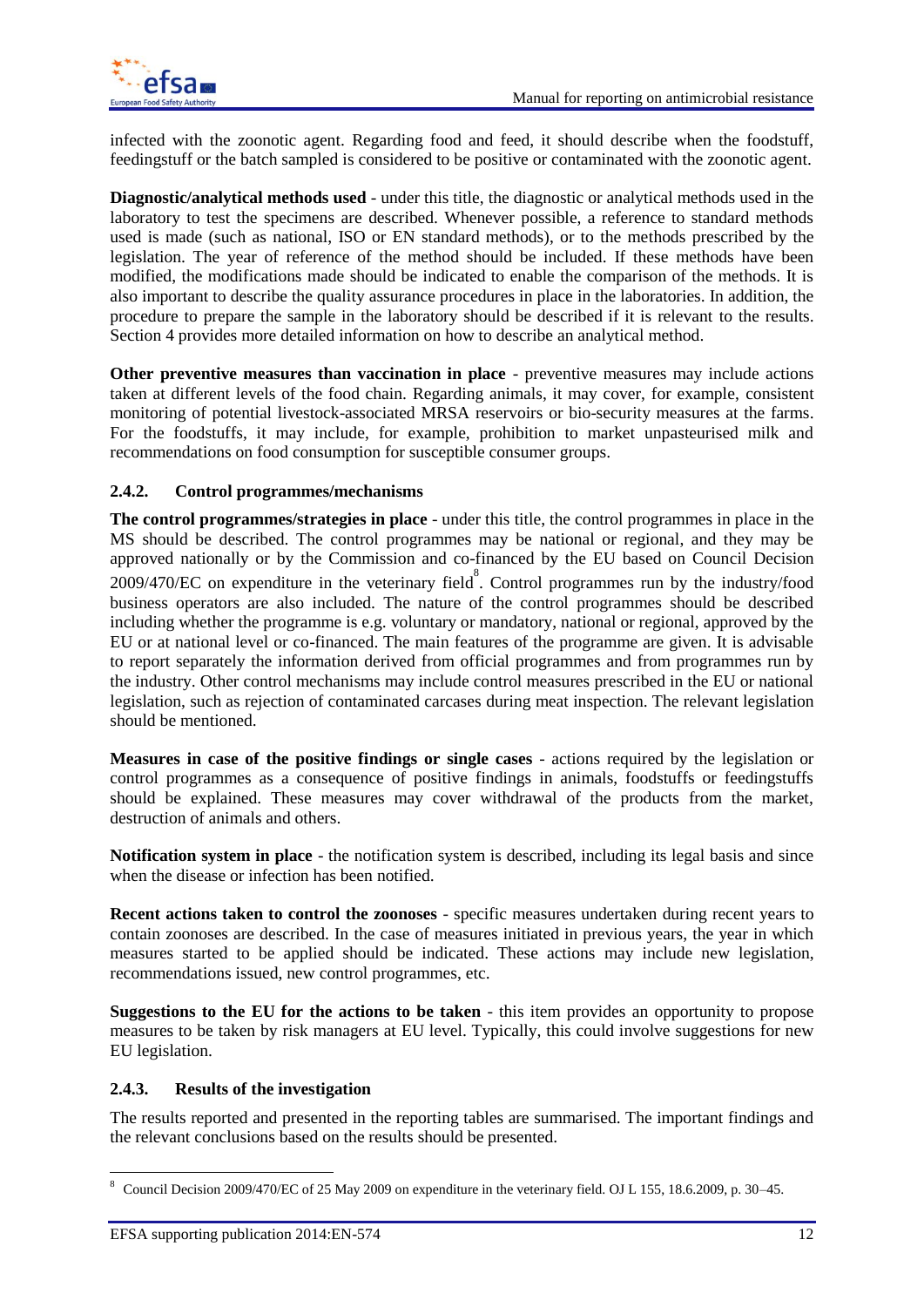**National evaluation of the recent situation, the trends and sources of infection** - under this title, the results are interpreted in relation to their importance to public health in the MS. It is essential to evaluate the trend when compared to the previous year, e.g. when there is a decreasing or increasing trend or if the situation is stabilized. The important sources of infections should also be discussed.

**Relevance of the findings in feedingstuffs/animals/foodstuffs and to human cases (as a source of infection)** - in light of the results reported, the importance of feedingstuffs/animals/foodstuffs as sources of human infections should be evaluated. The role of feedingstuffs as a source of infection for animals, and similarly the role of animals as a source of contamination for foodstuffs should also be considered.

**History of the disease and/or infection in the country** - the history of the zoonoses cases in humans and animals in the past should be reported under this title. For example, the number of cases in the past and the impact of control and eradication programmes can be addressed.

**Additional information** - under this title, any other information relevant to the monitoring of the zoonoses in question can be given.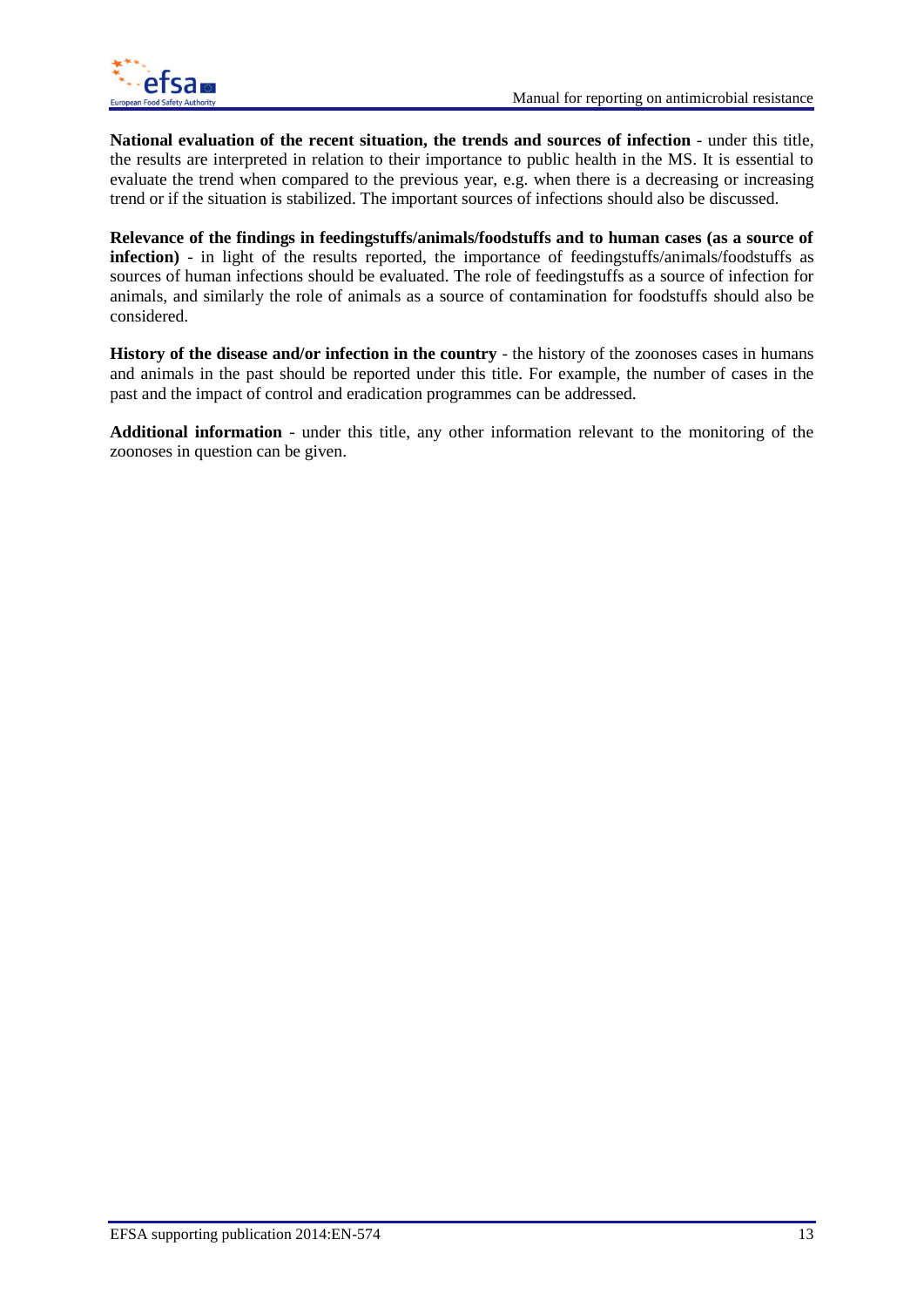



# <span id="page-13-0"></span>**3. Specific guidelines for reporting**

### <span id="page-13-1"></span>**3.1. Methicillin-resistant** *Staphylococcus aureus* **(MRSA)**

#### <span id="page-13-2"></span>**3.1.1. Methicillin-resistant** *Staphylococcus aureus* **in animals**

**Table 1:** Recommendations on the food-producing animal populations and samples to collect for the MRSA monitoring

|                                                                                                  | <b>MRSA</b>         |                                                                   |  |  |  |
|--------------------------------------------------------------------------------------------------|---------------------|-------------------------------------------------------------------|--|--|--|
| <b>Animal populations</b>                                                                        | Where to collect    | Samples to collect                                                |  |  |  |
| Monitoring recommended to be performed consistently on a regular basis (every third year)        |                     |                                                                   |  |  |  |
| <b>Broilers</b>                                                                                  | Farm                | Boot swab <sup>(a)</sup>                                          |  |  |  |
| Fattening pigs                                                                                   | Slaughterhouse/Farm | Pool of nostril swabs <sup>(b)</sup> /Boot<br>swab <sup>(c)</sup> |  |  |  |
| Dairy cattle                                                                                     | Dairy farm          | Bulk tank milk                                                    |  |  |  |
| Monitoring recommended to be performed consistently on a regular basis, if production exceeds 10 |                     |                                                                   |  |  |  |
| million tonnes slaughtered/year (every third year)                                               |                     |                                                                   |  |  |  |
| Fattening veal calves (under 1 year of<br>$\text{age})^{(e)}$                                    | Slaughterhouse      | Nostril swabs                                                     |  |  |  |
| Fattening turkeys                                                                                | Farm                | Boot swabs <sup>(a)</sup>                                         |  |  |  |
| Monitoring recommended to be performed on a voluntary basis (every third year)                   |                     |                                                                   |  |  |  |
| Breeders of pigs                                                                                 | Farm                | Nose swab                                                         |  |  |  |
| Breeders of <i>Gallus gallus</i> , meat sector                                                   | Farm                | Boot swab/Nose skin swab <sup>(a)(d)</sup>                        |  |  |  |
| Breeders turkeys                                                                                 | Farm                | Boot swab/Nose skin swab <sup>(a)(d)</sup>                        |  |  |  |
| Beef animals                                                                                     | Slaughterhouse      | Nostril swabs                                                     |  |  |  |
| Horses                                                                                           | Slaughterhouse      | Nostril swabs                                                     |  |  |  |

(a): In the framework of the *Salmonella* National Control Programmes, an additional boot swab sample may be obtained for MRSA testing.

(b): Sampling on farm is preferred for the purpose of assessing the risk factors for MRSA infection. In this case, larger pools of nose swabs can be collected.

(c): Sampling at slaughter or on farm depending on the considerations developed in the Technical specifications for the harmonised monitoring and reporting of antimicrobial resistance in MRSA in food-producing animals and food (EFSA, 2012c).

(d): Nose skin swabs have been reported to be more sensitive than boot swabs in poultry (P. Butaye, Veterinary and Agrochemical Research Centre, Belgium, personal communication, 2012).

(e): In certain MSs, the calf population to be monitored for MRSA may also comprise fattening veal calves older than 1 year

### **Relevant agent species to be reported**

Strains of *Staphylococcus aureus* (*S. aureus*) resistant to virtually all available beta-lactam antimicrobials including methicillin (methicillin-resistant *S. aureus* (MRSA)) are to be reported. Information on the MRSA *spa*-types may also be reported if available, as well as further characterisation information related to clonal complexes and Multi-Locus Sequence Typing (MLST) types.

#### **Type of specimen taken**

Typically swabs from the lesions, biopsy, blood, dust, nasal swabs, milk samples.

#### **Case definition/definition of a positive sample**

*Staphylococcus* **positive animal/sample/herd/flock/batch** *-* an animal/sample/herd/flock from which *Staphylococcus* has been isolated.

**MRSA positive animal/sample/herd/flock/batch** *-* an animal/sample/herd/flock from which MRSA has been isolated.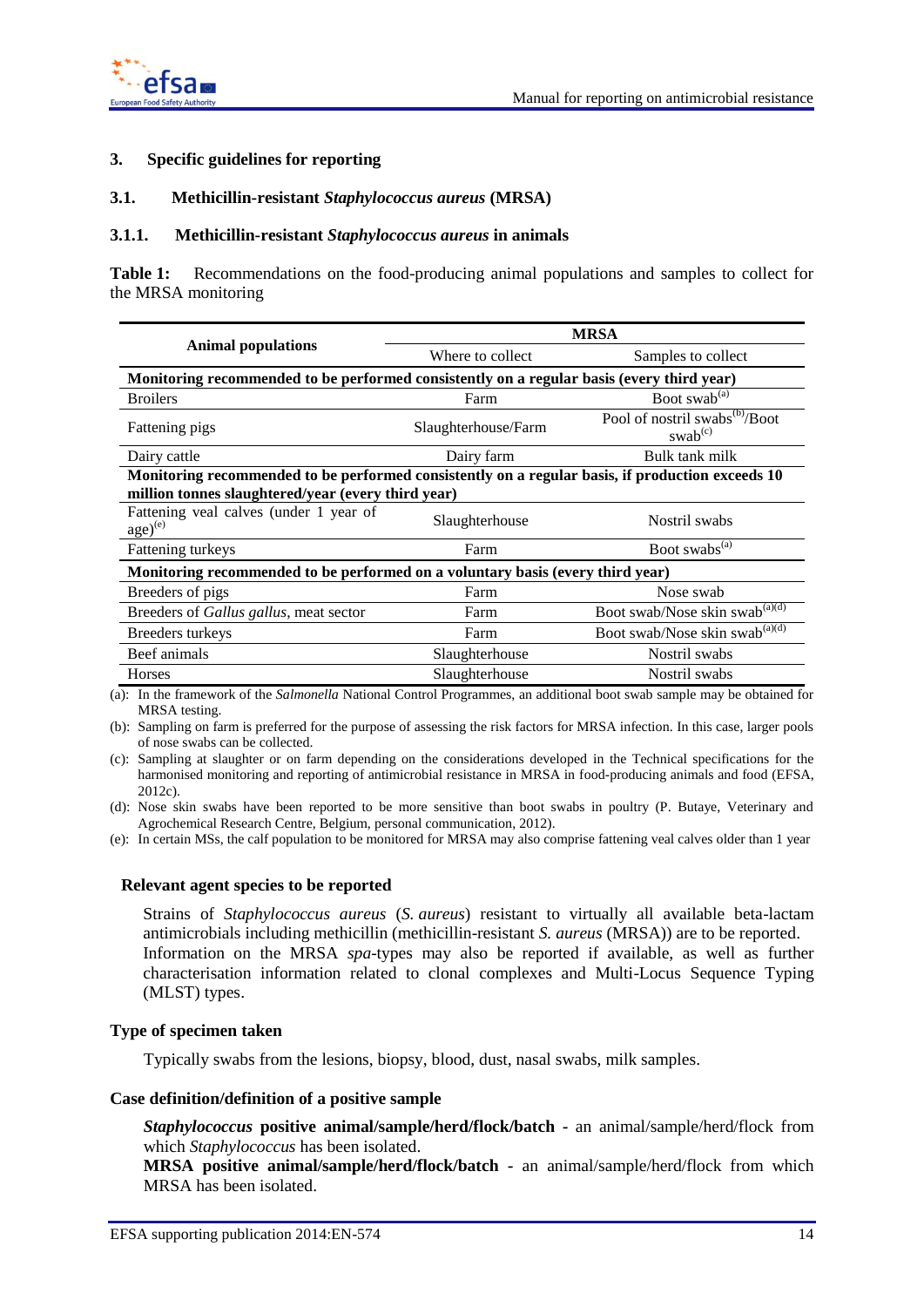

# **Diagnostic/analytical methods typically used**

Currently, there is no internationally recognised standard method for detection of MRSA in animals.

Details should be provided in the MRSA text form on the diagnostic method used, including how verification of MRSA is carried out, in particular whether MRSA was detected by resistance testing of isolated *S. aureus* or by the use of selective media for MRSA.

# **Reporting the results in the tables**

For reporting of data, use the table named '*Staphylococcus* in animals'.

Specific guidelines for reporting of data in the prevalence table:

- **Animal species** for the specification of the animal species, the name of the animal species is first provided, then a more detailed breakdown information is given, such as the type of animals (wild, farmed, pet), production category (breeding, fattening animals), production period (during rearing period, adult), production system and housing conditions (not raised under controlled housing conditions, raised under controlled housing conditions), age (piglets, gilts, sows). For example: 'Cattle (bovine animals), meat production animals, calves (under 1 year*)'*. Generally, it is recommended to report information about the farmed or wild status of animal species in cases where the animal species can occur in both status.
- **Sampling stage** to allow for comparability, data on the place or stage of sampling is reported by using a classification system provided in the pick list. The categories provide a list of main 'Places' or 'Stages' where samples may be taken e.g. at farm, at slaughterhouse, at retail.
- **Sampling context** the information on the context of sampling (e.g. monitoring, surveillance)  $\bullet$ is reported by using a classification system in the pick list. A list of sampling programmes (e.g. monitoring) and a list of options for reporting the type of monitoring or survey (e.g. EFSA specifications, active or passive under the option monitoring) are provided.
- **Sampling details** free text field that can be used to give further information on the sampling stage or context or other information in brief which is not covered by the columns present in the table.
- **Source of information** the Institute (or laboratory) that has provided the data. Abbreviations  $\bullet$ should be clarified in the comments section or in the footnote unless already described in the 'Institute and laboratory List' under 'Edit report details'.
- **Sampling strategy** the type of sampling should be reported in this column (e.g. 'objective  $\bullet$ sampling', 'suspect sampling').
- $\bullet$ **Sampler** - who performed the sampling (e.g. competent authority ('official sampling') or industry ('HACCP and own checks')).
- **Sample type** characterization of the sample category (i.e. 'animal sample', 'food sample', 'feed sample' or 'environmental sample') and the sample type (e.g. 'faeces', 'lymph nodes').
- **Sample origin** this information allows for further characterization of the sample's origin (i.e. 'domestic', 'imported from outside EU', 'intra-EU trade').
- **Sampling unit** use 'Herd', 'Flock', 'Holding', 'Slaughter batch' or 'Animal';
- **Units tested** the number of sampling units that are analysed in total, and for which results are available;
- **Total units positive for** *Staphylococcus* in this column, the total number of sampling units considered infected or colonised with *Staphylococcus,* based on the analyses results, should be inserted.
- **Total units positive for** *S. aureus***, methicillin-resistant (MRSA)** in this column, the total number of sampling units considered infected or colonised with MRSA*,* based on the analyses results, should be inserted.
- **Spa-type** .... in this column the number of animals found positive for the specific MRSA *spa*-type should be reported. The information can be further refined indicating the number of animals found positive for a specific MRSA *spa-*type, clonal complex and/or MLST type. The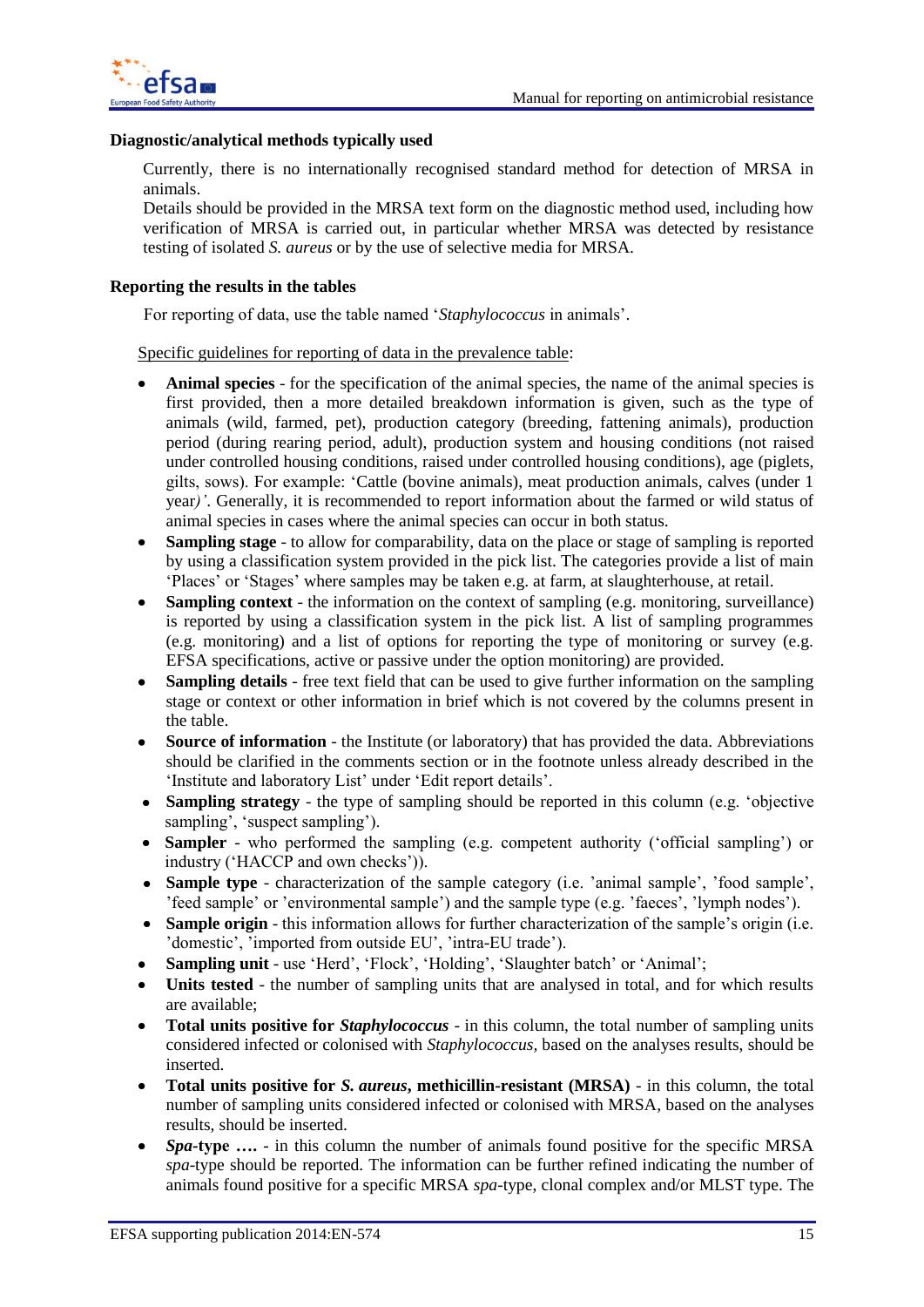

way the clonal complex and MLST type has been determined (whether from a performed experiment or inferred from other tests/online databases) may be clarified as a footnote.

**MRSA, unspecified** - this column is used to indicate the number of sampling units for which the *spa*-type is unknown.

Sampling definitions are presented in Appendix B.

### <span id="page-15-0"></span>**3.1.2. Methicillin-resistant** *Staphylococcus aureus* **in food**

#### **Table 2:** Recommendations on the food categories and samples to collect for the MRSA monitoring

|                                                                                | <b>MRSA</b>                         |  |  |
|--------------------------------------------------------------------------------|-------------------------------------|--|--|
| Food                                                                           | Where to collect                    |  |  |
| Monitoring recommended to be performed on a voluntary basis (every third year) |                                     |  |  |
| Fresh broiler meat                                                             | Cutting plant or at retail          |  |  |
| Fresh turkey meat                                                              | Cutting plant or at retail          |  |  |
| Fresh pork                                                                     | Cutting plant or at retail          |  |  |
| Fresh beef                                                                     | Cutting plant or at retail          |  |  |
| Fresh yeal                                                                     | Cutting plant or at retail          |  |  |
| Raw milk and/or raw milk products                                              | Dairy/processing plant or at retail |  |  |

# **Relevant agent species to be reported**

Strains of *S. aureus* resistant to virtually all available beta-lactam antimicrobials including methicillin-resistant *S. aureus* (MRSA) should be reported.

Information on the MRSA *spa*-types may also be reported if available, as well as further characterisation information related to clonal complexes and MLST types.

#### **Case definition/definition of a positive sample**

*Staphylococcus* **positive sample/batch** - a sample/batch from which *Staphylococcus* has been isolated.

**MRSA positive sample/batch** - a sample/batch from which MRSA has been isolated.

#### **Diagnostic/analytical methods typically used**

Currently, there is no internationally recognised standard method for detection of MRSA in food. Details should be provided in the MRSA text form on the diagnostic method used, including how verification of MRSA is carried out, in particular whether MRSA was detected by resistance testing of isolated *S. aureus* or by the use of selective media for MRSA.

#### **Reporting the results in the tables**

For reporting of data, use the table named '*Staphylococcus* in food'.

#### Specific guidelines for reporting of data in the prevalence table:

**Food category** - for the specification of the food, a high level categorization of foodstuffs  $\bullet$ should be first provided, thereafter reporting of more detailed information is allowed. For example: *'*Milk, cows', raw milk for manufacture, intended for manufacturing of raw or low heat-treated products'. Where specific information is unavailable, one may use the unspecified option e.g. 'Milk from other animal species or unspecified'. This 'Unspecified' option should only be used when there is a specific need and no other option is available.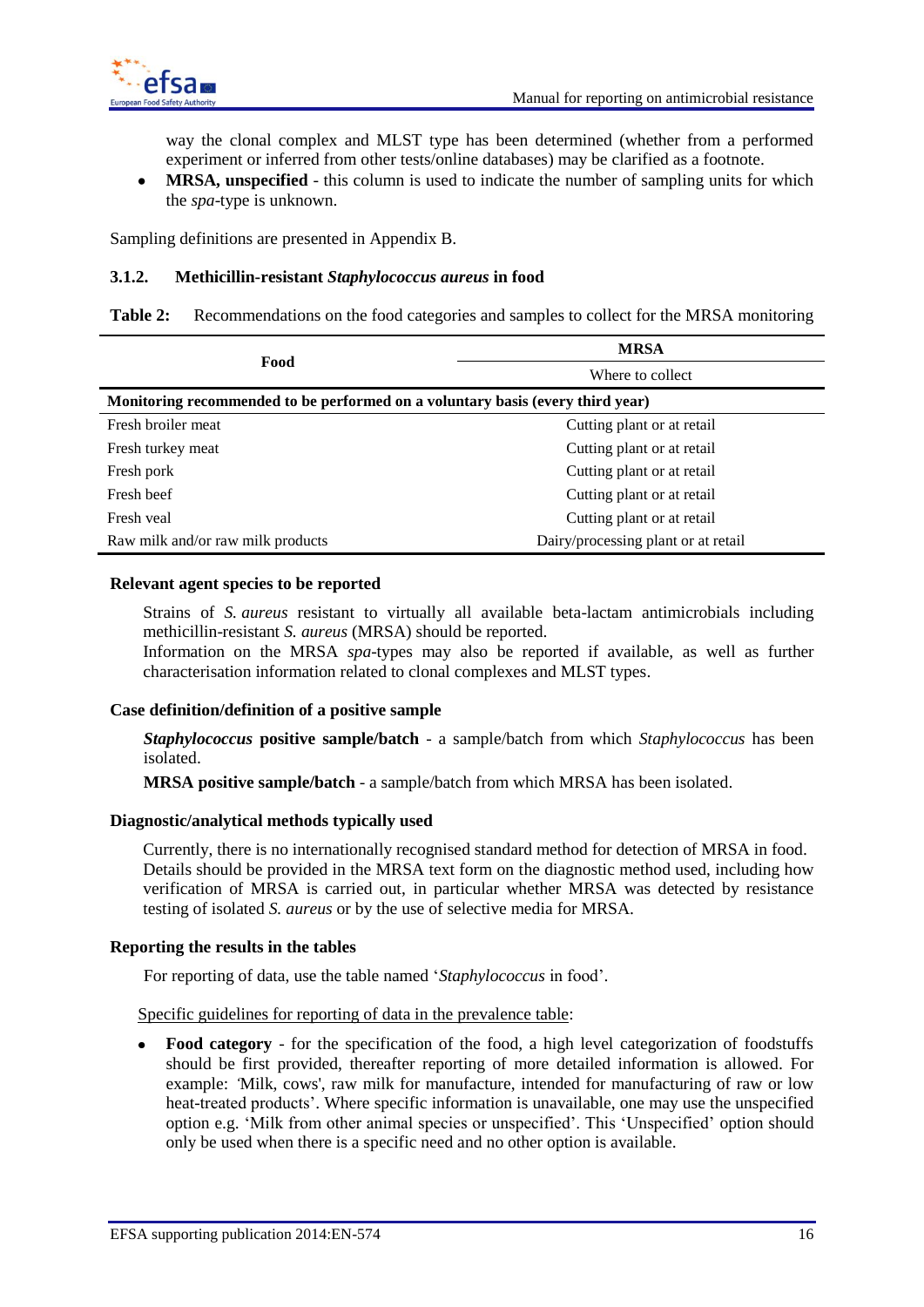

- **Sampling stage** to allow for comparability, data on the place or stage of sampling should be reported by using a classification system provided in the pick list. The categories provide a list of main 'Places' or 'Stages' where samples may be taken e.g. at farm, at slaughterhouse or at retail.
- **Sampling context** the information on the context of sampling (e.g. monitoring, surveillance) should be reported by using a classification system in the pick list. A list of sampling programmes (e.g. monitoring) and a list of options for reporting on the type of monitoring or survey (e.g. EFSA specifications, active or passive under the option monitoring) are provided.
- **Sampling details** free text field that can be used to give further information on the sampling stage or context or other further information in brief which is not covered by the columns present in the table.
- **Source of information** the Institute (or laboratory) that has provided the data. Abbreviations  $\bullet$ should be clarified in the comments section or in the footnote unless already described in the 'Institute and laboratory List' under 'Edit report details'.
- **Sampling strategy** the type of sampling (i.e. 'census', 'convenient', 'objective', 'selective',  $\bullet$ 'suspect', or 'unspecified' sampling).
- **Sampler** who performed the sampling should be reported here (e.g. 'official sampling' or 'HACCP and own checks').
- **Sample type** characterization of the sample category (e.g. 'food sample') and the sample type (e.g. 'meat').
- **Sample origin** this information allows for further characterization of the sample's origin (e.g. 'domestic', 'imported from outside EU', 'intra-EU trade').
- **Sampling unit** for food 'Single' or 'Batch' should be used as the terms to be reported.
- **Sample weight** the weight (in grams or millilitres) of the specimen used for analysis in the laboratory, e.g. 25 g. The sample weight should be reported as a number  $+$  space  $+$  unit of measure. Appropriate units of measure are g, mL and cm<sup>2</sup>. No multiple weights ought to be reported on the same row. If results for specific weights are not known, the sample weight should be set to unknown.
- **Units tested** the number of sampling units that are analysed in total, and for which results are available.
- **Total units positive for** *Staphylococcus* in this column, the total number of sampling units  $\bullet$ considered contaminated with *Staphylococcus,* based on the analyses results, should be inserted.
- **Total units positive for** *S. aureus***, methicillin resistant (MRSA)** in this column, the total  $\bullet$ number of sampling units considered contaminated with MRSA*,* based on the analyses results, should be inserted.
- *Spa***-type** in this column the number of samples found positive for the specific *spa*-type should be reported. The information can be further refined indicating the number of animals found positive for a specific MRSA *spa*-type, clonal complex and/or multi-locus sequence typing (MLST) type. The way the clonal complex and MLST type has been determined (whether from a performed experiment or inferred from other tests/online databases) may be clarified as a footnote.
- *S. aureus***, methicillin resistant (MRSA), unspecified** this column is used to indicate the number of sampling units for which the *spa*-type is unknown.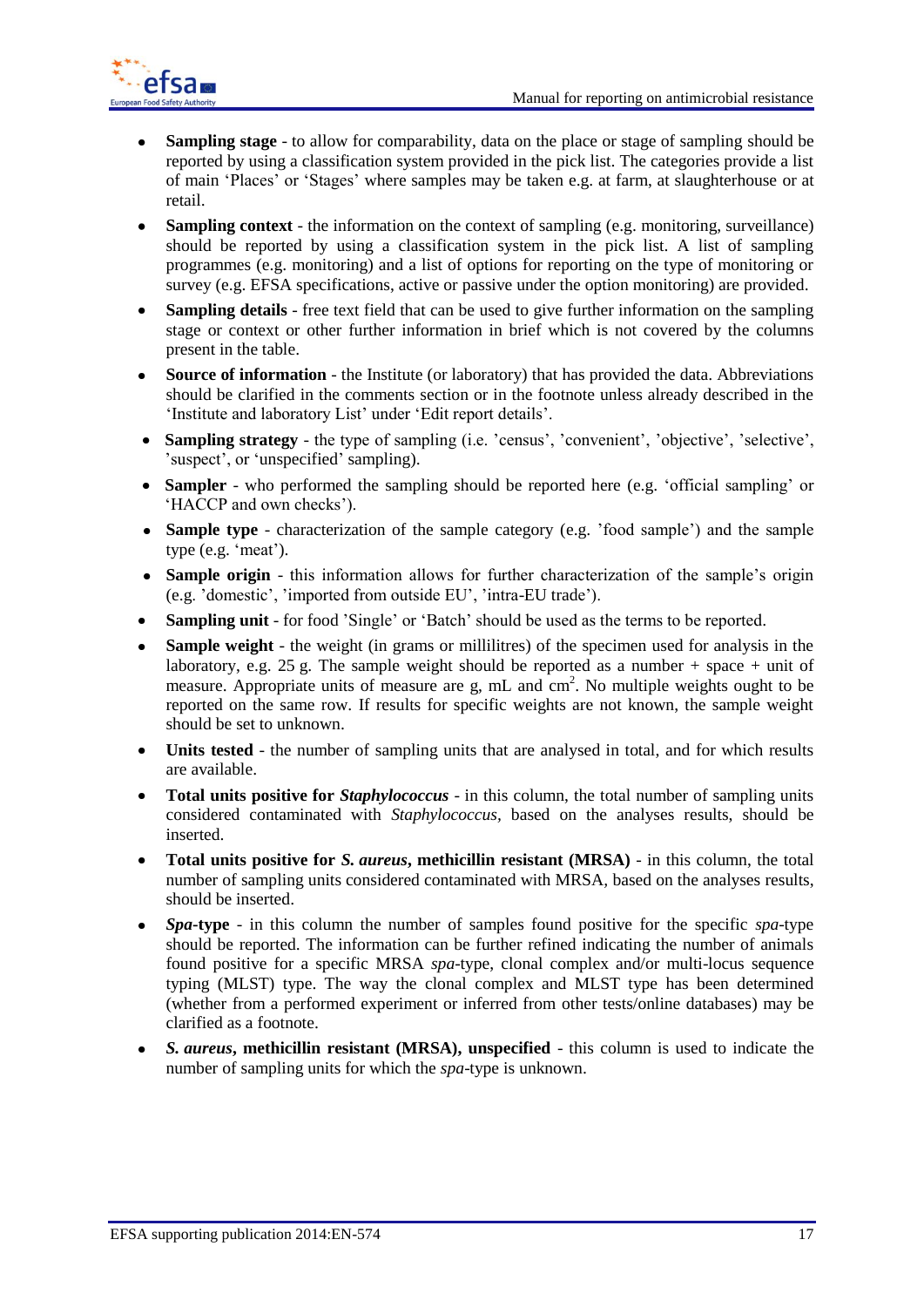

# <span id="page-17-0"></span>**3.2. Reporting on antimicrobial resistance**

Detailed recommendations on the reporting on AMR have been issued by EFSA in the 'Technical specifications for the analysis and reporting of data an antimicrobial resistance in the European Union Summary Report' (EFSA, 2012a), 'Technical specifications on the harmonised monitoring and reporting of antimicrobial resistance in *Salmonella*, *Campylobacter* and indicator *Escherichia coli* and *Enterococcus* spp. bacteria transmitted through food' (EFSA, 2012b) and 'Technical specifications on the harmonised monitoring and reporting of antimicrobial resistance in methicillinresistant *Staphylococcus aureus* in food-producing animals and food' (EFSA, 2012c). The present manual has been drafted taking these recommendations into account. Adherence to the guidance provided in this manual is strongly encouraged when reporting 2013 data.

When reporting data on antimicrobial resistance from animal species it is advisable to differentiate between different production sectors and production stages, which may differ substantially in terms of occurrence of antimicrobial resistance owing to important variety in management practices. It is acknowledged that submission of isolate-based data facilitates better reporting of resistance data by bacterial subtype (e.g. serovar for *Salmonella*) level and by production type/food category of origin.

## <span id="page-17-1"></span>**3.2.1. Antimicrobial resistance monitoring in** *Salmonella* **spp.**

### **Relevant animal species/food categories to be reported**

- **Domestic fowl (***Gallus gallus***)**: it is advisable to report separately resistance data from breeding flocks, laying hen flocks and broiler flocks. When data are available, information on breeders of egg production line, breeders meat production line should? be reported separately.
- **Turkeys**: it is advisable to report separately resistance data from breeding flocks and fattening turkey flocks.
- **Pigs**: it is advisable to report separately resistance data from breeding pigs and growing/fattening pigs of the production stage. In addition, among growing pigs, the distinction between piglets, weaners to growers and fattening pigs is also recommended where information is available.
- **Cattle**: it is advisable to report separately resistance data from calves (under 1 year), young bovines (between 1 year and 24 months) and adult cattle  $(>=24 \text{ months})$ . The distinctions between veal calves/other calves, young bovines of dairy and meat sectors, dairy cattle and beef cattle are also encouraged where data are available. Those MSs monitoring AMR in fattening veal calve populations, that are older than 12 months of age and typically raised for the production of *rosé* veal, may report data under the new category veal calves (at or above 1 year).
- **Meat**: it is advisable to report resistance data from broiler meat, turkey meat, pig meat and bovine meat.
- **Other food-producing animal species** (e.g. geese, duck, sheep and goats) **and meat thereof**: it is advisable to report resistance data where data are available.

### **Relevant** *Salmonella* **serovars to be reported**

It is recommended to report detailed resistance data on *Salmonella*, distinguishing between a number of serovars chosen because of public health relevance and/or epidemiological interest in the animal populations considered. For validation purposes, the category '**Other serovars**' should be used to include all the isolates tested that do not belong to the serovars individually reported.

In the quantitative antimicrobial susceptibility tables, the following *Salmonella* serovars of public health importance should be reported.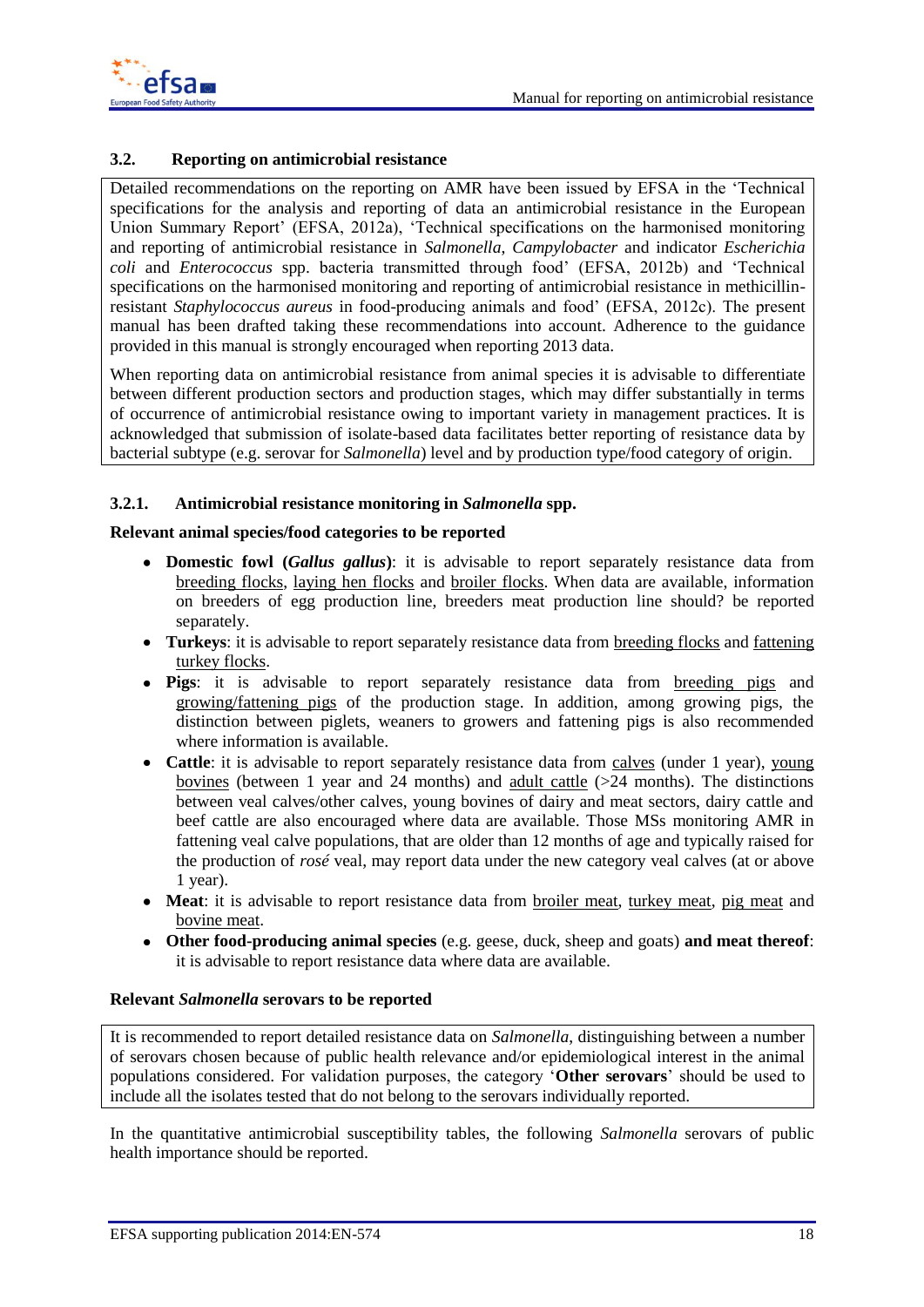

| <b>Animal species/Animal population/Food categories</b>         | Salmonella serovar (Level 2 term) |  |  |
|-----------------------------------------------------------------|-----------------------------------|--|--|
| All animal species and                                          | S. Typhimurium                    |  |  |
| Derived meat                                                    | Monophasic S. Typhimurium         |  |  |
|                                                                 | S. Enteritidis                    |  |  |
| Gallus gallus (fowl): Breeders of egg production line, breeders | S. Agona                          |  |  |
| of broiler production line, laying hens, broilers               | S. Virchow                        |  |  |
| and                                                             | S. Hadar                          |  |  |
| <b>Broiler</b> meat                                             | S. Kentucky                       |  |  |
|                                                                 | S. Infantis                       |  |  |
| Broilers and<br><b>Broiler</b> meat                             | $S.$ Java $(a)$                   |  |  |
|                                                                 | S. Enteritidis                    |  |  |
| Turkeys                                                         | S. Agona                          |  |  |
| and                                                             | S. Kentucky                       |  |  |
| Turkey meat                                                     | S. Newport                        |  |  |
|                                                                 | S. Saintpaul                      |  |  |
| Pigs: breeding pigs, piglets, weaners to growers, fattening     | S. Derby                          |  |  |
| pigs, and<br>Pig meat                                           | S. Agona                          |  |  |
| Cattle: dairy cattle, beef cattle                               | S. Dublin                         |  |  |
| and<br>Bovine meat (yeal or beef)                               | S. Infantis                       |  |  |

### **Table 3:** *Salmonella* serovars of public health importance to be reported

(a): Formerly called *S*. Paratyphi B var. Java

The other *Salmonella* serovars should be grouped together for all animal or food origins as 'Other serovars'.

### **Recommended antimicrobials to be reported**

- Ampicillin  $\bullet$
- Cefotaxime  $\bullet$
- Chloramphenicol  $\bullet$
- Ciprofloxacin
- Gentamicin
- Nalidixic acid  $\bullet$
- Streptomycin  $\bullet$
- Sulfonamides<sup>9</sup>  $\bullet$
- Tetracyclines  $\bullet$
- Trimethoprim<sup>9</sup>  $\bullet$

l

The antimicrobial pick list has been extended to also include antimicrobial substances recently recommended for susceptibility testing (EFSA, 2012b).

MSs that intend to report beta-lactam resistant phenotypes (ESBL, AmpC and/or carbapenemase) for *Salmonella* spp. and *Salmonella* serovars, as recommended in the recent EFSA technical specifications (EFSA, 2012b), may send proposals for adding the specific terms to the pick list.

<sup>&</sup>lt;sup>9</sup> Trimethoprim and sulfonamides should be reported separately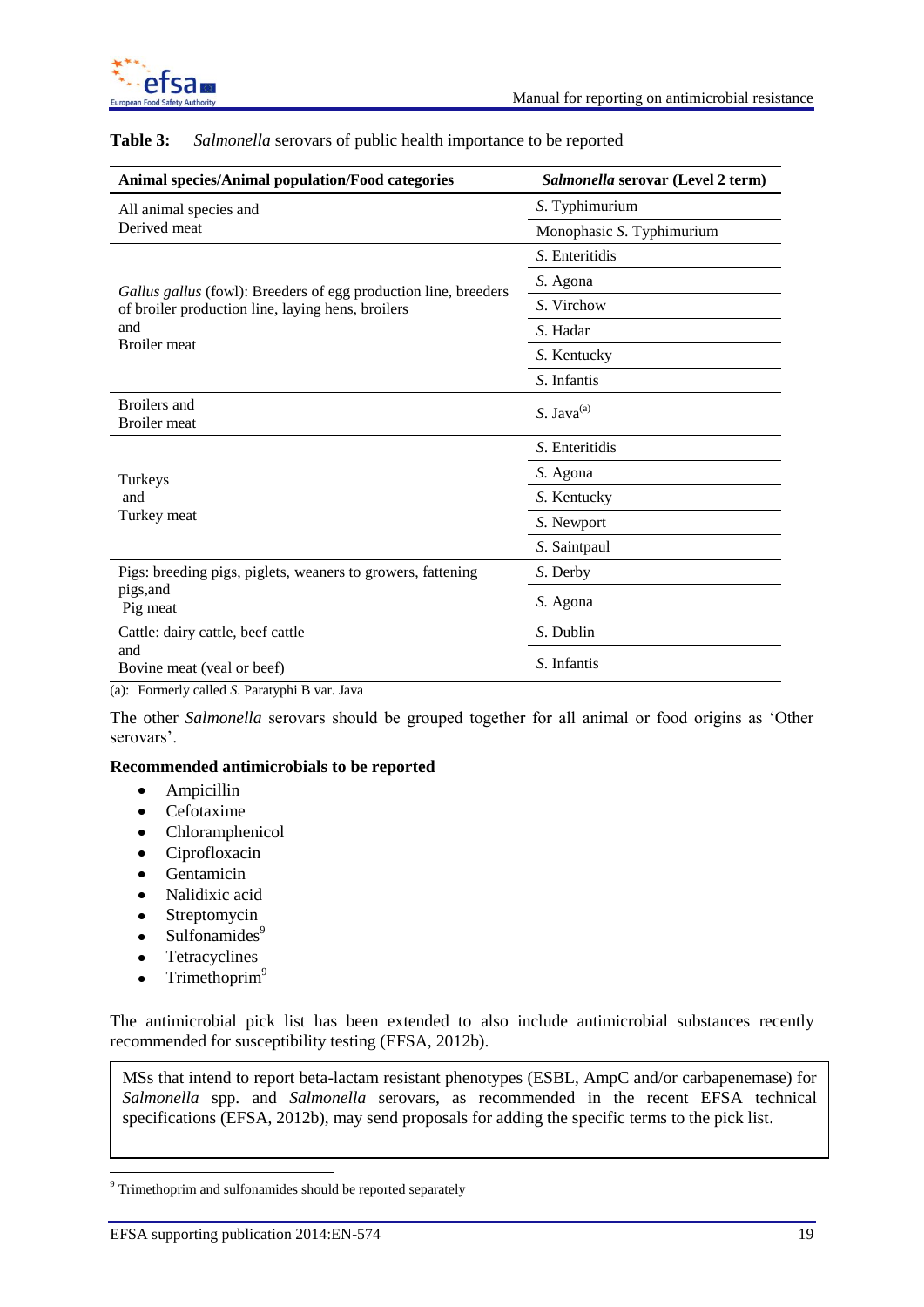

# <span id="page-19-0"></span>**3.2.2. Antimicrobial resistance monitoring in** *Campylobacter* **spp.**

# **Relevant animal species/animal populations/food categories to be reported**

- Domestic fowl (*Gallus gallus*): it is advisable to report separately data from breeding flocks, laying hen flocks and broiler flocks or broilers at slaughter.
- **Turkeys**: it is advisable to report separately data from breeding flocks and fattening turkey flocks or turkeys at slaughter.
- Pigs: it is advised to report separately data from breeding pigs and growing/fattening pigs;
- **Cattle**: it is advisable to report separately data from calves (under 1 year), young bovines (between 1 year and 24 months) and adult cattle (>24 months). The distinctions between veal calves/other calves, young bovines of dairy and meat sectors, dairy cattle and beef cattle are also encouraged where data are available. MSs monitoring AMR in fattening veal calve populations, that are older than 12 months of age and typically raised for the production of *rosé* veal, may report data under the new category veal calves (at or above 1 year).
- **Meat**: it is advisable to report resistance data from broiler meat, turkey meat, pig meat and bovine meat.

### **Relevant agent species to be reported**

*C. jejuni* and *C. coli* separately. Reporting of susceptibility data for *Campylobacter* spp. overall is discouraged because resistance patterns vary for different species.

### **Recommended antimicrobials to be reported**

For *C. jejuni* and *C. coli* it is recommended that results are reported for:

- Erythromycin
- Ciprofloxacin
- Tetracyclines
- Streptomycin
- Gentamicin

The antimicrobial pick list has been also extended to include antimicrobial substances recommended for complementary susceptibility testing (EFSA, 2012b, c).

### <span id="page-19-1"></span>**3.2.3. Antimicrobial resistance monitoring in indicator commensal** *E. coli* **(non-pathogenic)**

### **Relevant animal species/animal populations/food categories to be reported**

- Domestic fowl (*Gallus gallus*): it is advisable to report separately data from breeding flocks, laying hen flocks and broiler flocks or broilers at slaughter.
- **Turkeys**: it is advisable to report separately data from breeding flocks and fattening turkey flocks or turkeys at slaughter.
- **Pigs**: it is advisable to report separately data from breeding pigs and growing/fattening pigs.
- **Cattle**: it is advisable to report separately data from calves (under 1 year), young bovines (between 1 year and 24 months) and adult cattle  $(>24$  months). The distinctions between yeal calves/other calves, young bovines of dairy and meat sectors, dairy cattle and beef cattle are also encouraged where data are available. MSs monitoring AMR in fattening veal calve populations, that are older than 12 months of age and typically raised for the production of *rosé* veal, may report data under the new category veal calves (at or above 1 year).
- **Meat**: it is advisable to report resistance data from broiler meat, turkey meat, pig meat and bovine meat.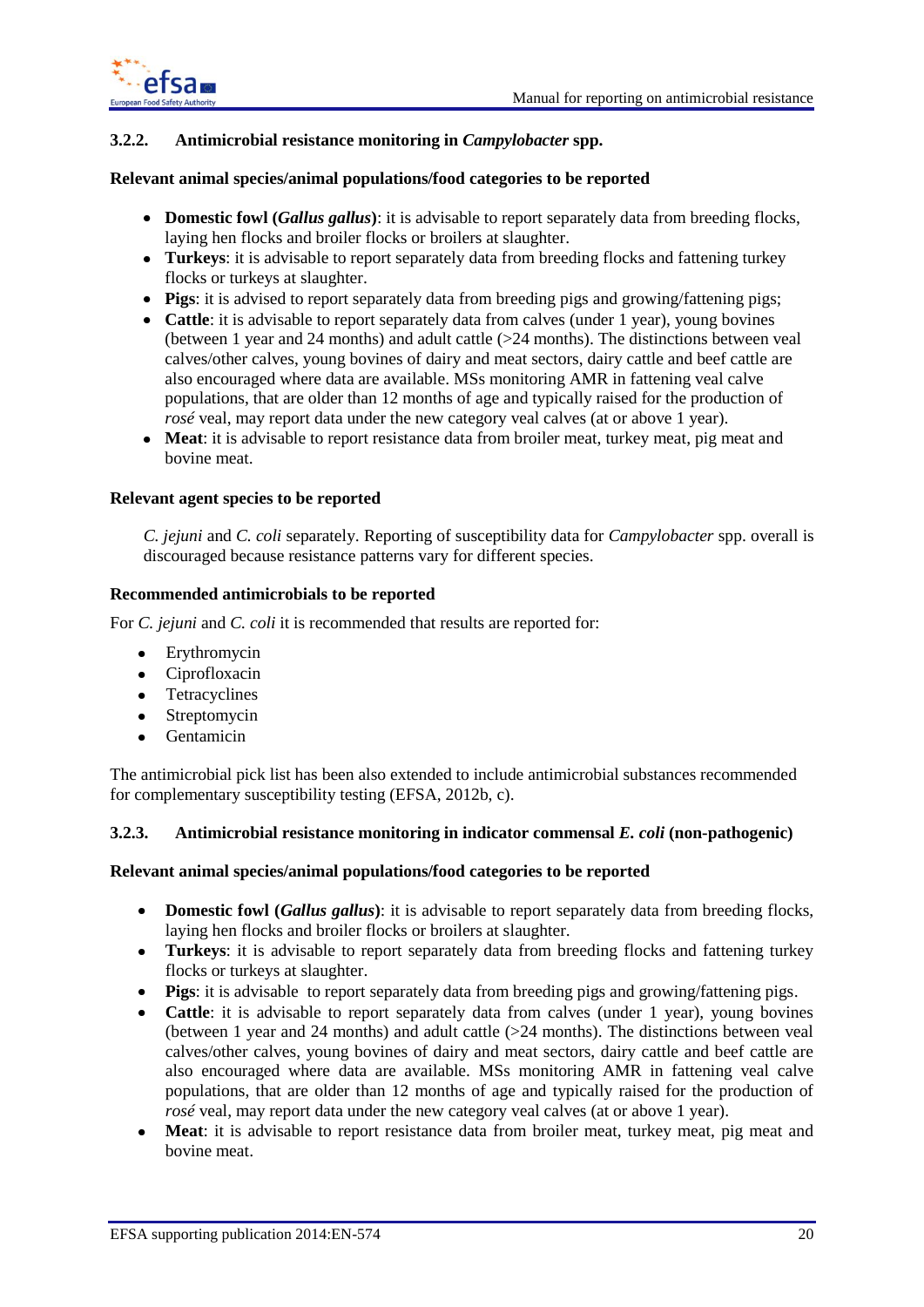

### **Recommended antimicrobials to be reported**

- Ampicillin
- Cefotaxime  $\bullet$
- $\bullet$ Chloramphenicol
- Ciprofloxacin  $\bullet$
- Gentamicin  $\bullet$
- Nalidixic acid  $\bullet$
- Streptomycin;  $\bullet$
- Sulfonamides<sup>10</sup>  $\bullet$
- Tetracyclines  $\bullet$
- $T$ rimethoprim $10$  $\bullet$

The antimicrobial pick list has been extended to include antimicrobial substances recently recommended for susceptibility testing (EFSA, 2012b; EFSA, 2012c)

# <span id="page-20-0"></span>3.2.3.1. Specific monitoring of ESBL- or AmpC- or carbapenemase producing *E. coli*

MSs that intend to report beta-lactam resistant phenotypes (ESBL, AmpC and/or carbapenemase) for *E. coli*, as recommended in the EFSA technical specifications (EFSA, 2012b), may send proposals for adding the specific terms to the pick list.

For detection of ESBL- or AmpC-producing *E. coli* the method shall start by a pre-enrichment step, followed by inoculation on McConkey agar containing a third generation cephalosporin in a selective concentration according to the most recent version of the detailed protocol for standardization of the European Union Reference Laboratory for Antimicrobial Resistance<sup>11</sup>. The microbial species *E. coli* shall be identified using an appropriate method.

A MS may decide, based on the epidemiological circumstances, to test in parallel an additional selective plate that inhibits for the growth of AmpC producing *E. coli* to facilitate the specific detection of ESBLs producing *E. coli*. When using this possibility, the results of the additional selective plate that inhibits for growth of AmpC producing *E. coli* shall be kept separately when reported.

Member States may decide to detect for carbapenemase-producing microorganisms by using selective pre-enrichment and subsequent selective plating on carbapenem-containing media, according to the most recent version of the detailed protocol for standardisation of the European Union Reference Laboratory for AMR.

One presumptive ESBL- or AmpC- or carbapenemase-producing *E. coli* obtained from each positive caecal sample and meat sample shall be tested on the first panel of antimicrobials in accordance with Table 4 and further submitted to extended susceptibility testing if they are resistant to cefotaxime, ceftazidime or meropenem based on the interpretative criteria listed in Table 4.

 $10$  Trimethoprim and sulfonamides should be reported separately.

<sup>&</sup>lt;sup>11</sup> www.crl-ar.eu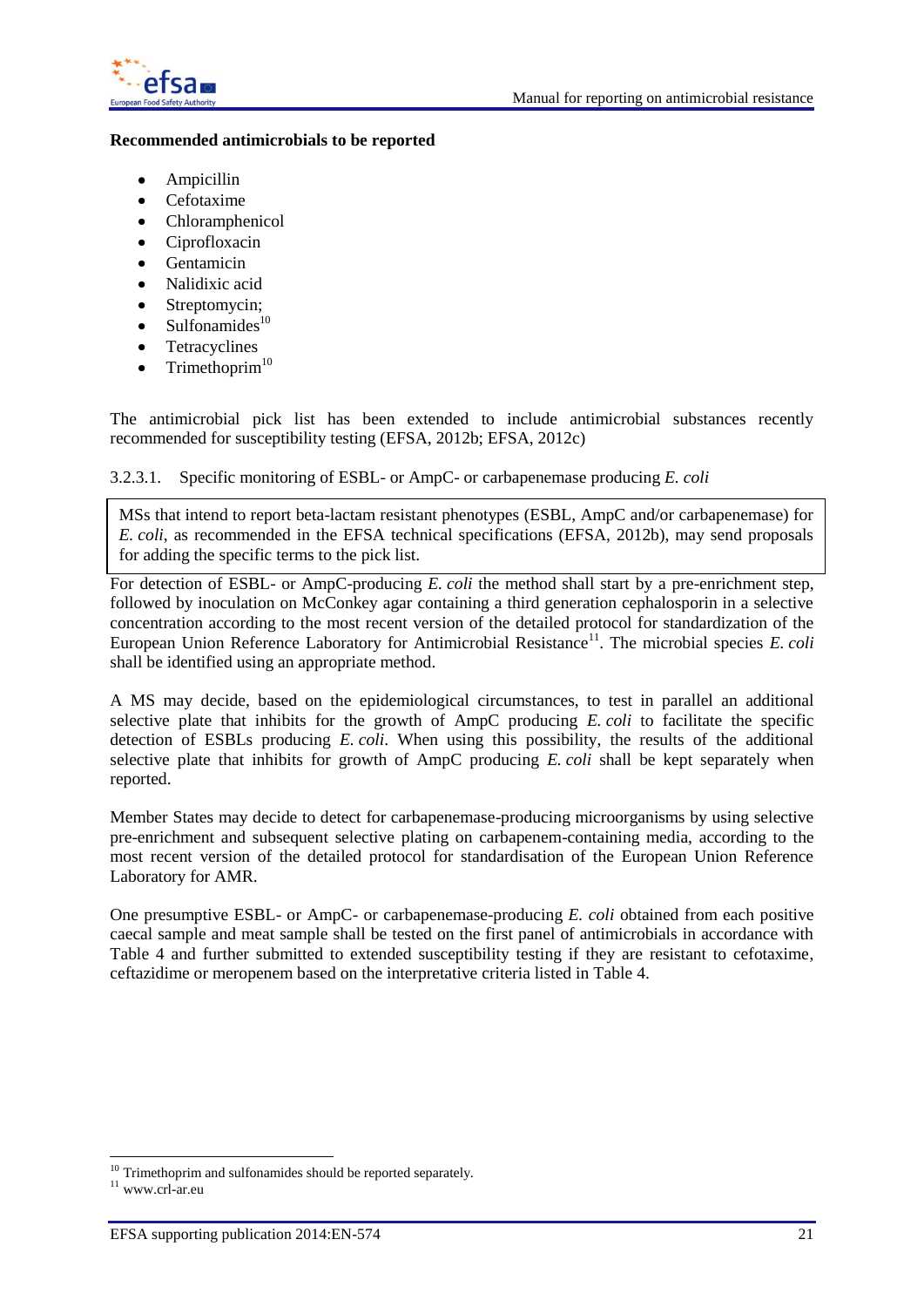

# <span id="page-21-0"></span>**3.2.4. AMR monitoring in indicator commensal** *Enterococcus* **spp. (non-pathogenic)**

### **Relevant animal species/food categories to be reported**

- **Domestic fowl (***Gallus gallus***)**: it is advisable to report separately data from breeding flocks, laying hen flocks and broiler flocks or broilers at slaughter.
- **Turkeys**: it is advisable to report separately data from breeding flocks and fattening turkey flocks or turkeys at slaughter.
- **Pigs**: it is advisable to report separately data from breeding pigs and growing/fattening pigs.
- **Cattle**: it is advisable to report separately data from calves (under 1 year), young bovines (between 1 year and 24 months) and adult cattle (>24 months). The distinctions between veal calves/other calves, young bovines of dairy and meat sectors, dairy cattle and beef cattle are also encouraged where data are available. Those MSs monitoring AMR in fattening veal calve populations, that are older than 12 months of age and typically raised for the production of *rosé* veal, may report data under the new category veal calves (at or above 1 year).
- **Meat**: it is advisable to report resistance data from broiler meat, turkey meat, pig meat and bovine meat.

### **Relevant agent species to be reported**

*Enterococcus faecium* (*E. faecium*) and *Enterococcus faecalis* (*E. faecalis*) separately.

### **Recommended antimicrobials to be reported**

Ampicillin Chloramphenicol Erythromycin Gentamicin Linezolid; Quinopristin/dalfopristin Streptomycin Tetracyclines Vancomycin

The antimicrobial pick list has been extended to include antimicrobial substances recommended for susceptibility testing (EFSA, 2012b).

### <span id="page-21-1"></span>**3.2.5. Antimicrobial resistance monitoring in MRSA**

#### **Relevant animal species/food categories to be reported**

**Monitoring recommended to be performed consistently on a regular basis (every third year):**

- **Broilers** at farm, boot swabs.
- **Fattening pigs**: slaughterhouse**/farm, pool of** nostril swabs/boot swab.
- **Turkeys**: it is advisable to report separately data from breeding flocks and fattening turkey flocks or turkeys at slaughter.
- **Pigs**: it is advisable to report separately data from breeding pigs and growing/fattening pigs.
- **Cattle: it is advisable to report separately data from calves (under 1 year), young bovines** (between 1 year and 24 months) and adult cattle (>24 months). The distinctions between veal calves/other calves, young bovines of dairy and meat sectors, dairy cattle and beef cattle are also encouraged where data are available. MSs monitoring AMR in fattening veal calve populations, that are older than 12 months of age and typically raised for the production of *rosé* veal, may report data under the new category veal calves (at or above 1 year).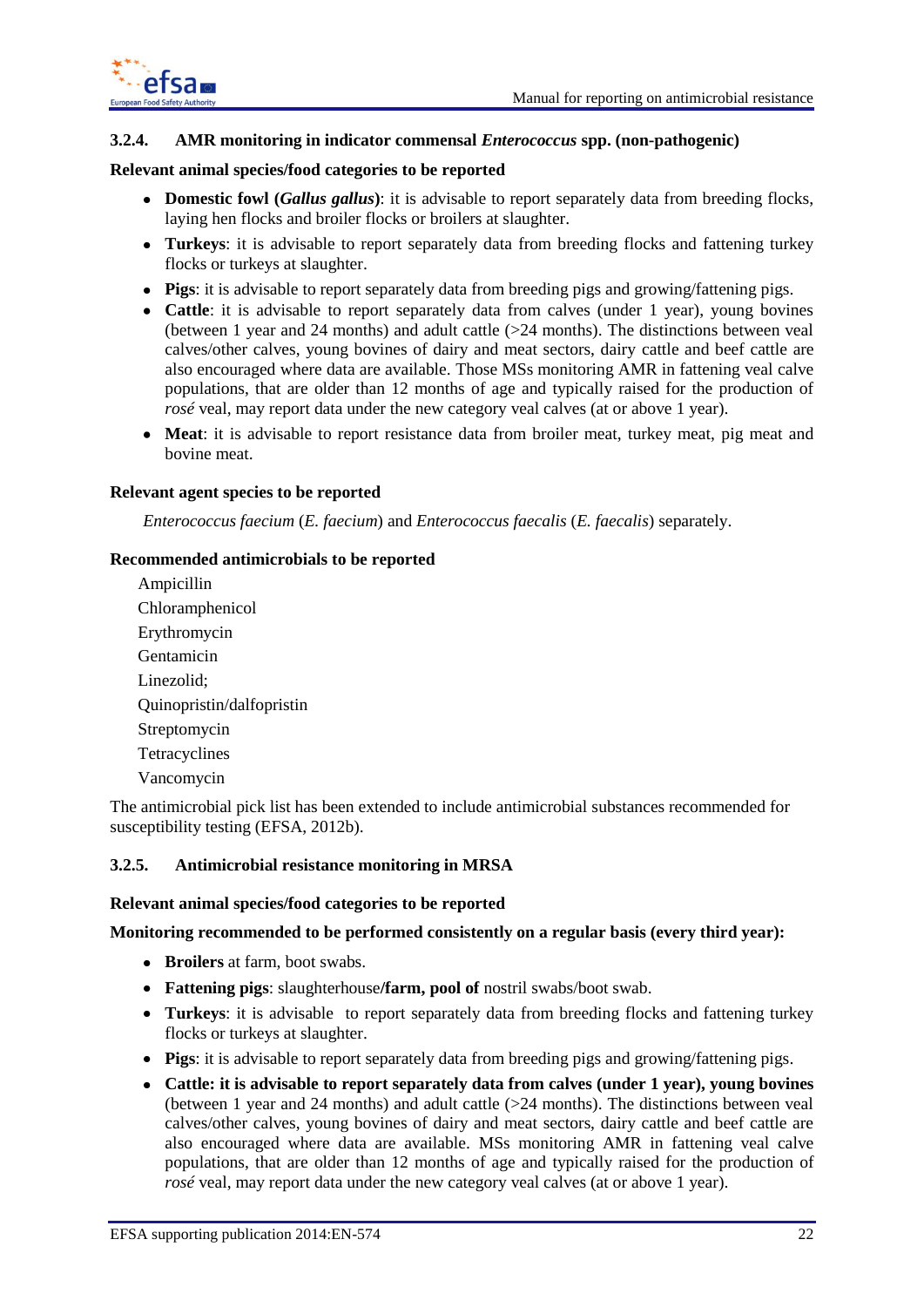

**Meat**: it is advisable to report resistance data from broiler meat, turkey meat, pig meat and bovine meat.

# **Recommended antimicrobials to be reported**

The proposed lists of antimicrobials to be included in AMR monitoring in MRSA (EFSA, 2012c) are the following:

Recommended set:

Cefoxitin Chloramphenicol Ciprofloxacin Clindamycin Erythromycin **Gentamicin** Linezolid Mupirocin Quinupristin/Dalfopristin Sulfamethoxazole/Trimethoprim Tetracycline Tiamulin Vancomycin

Optional set:

Ceftobiprole Kanamycin Tigecycline Fusidic acid Daptomycin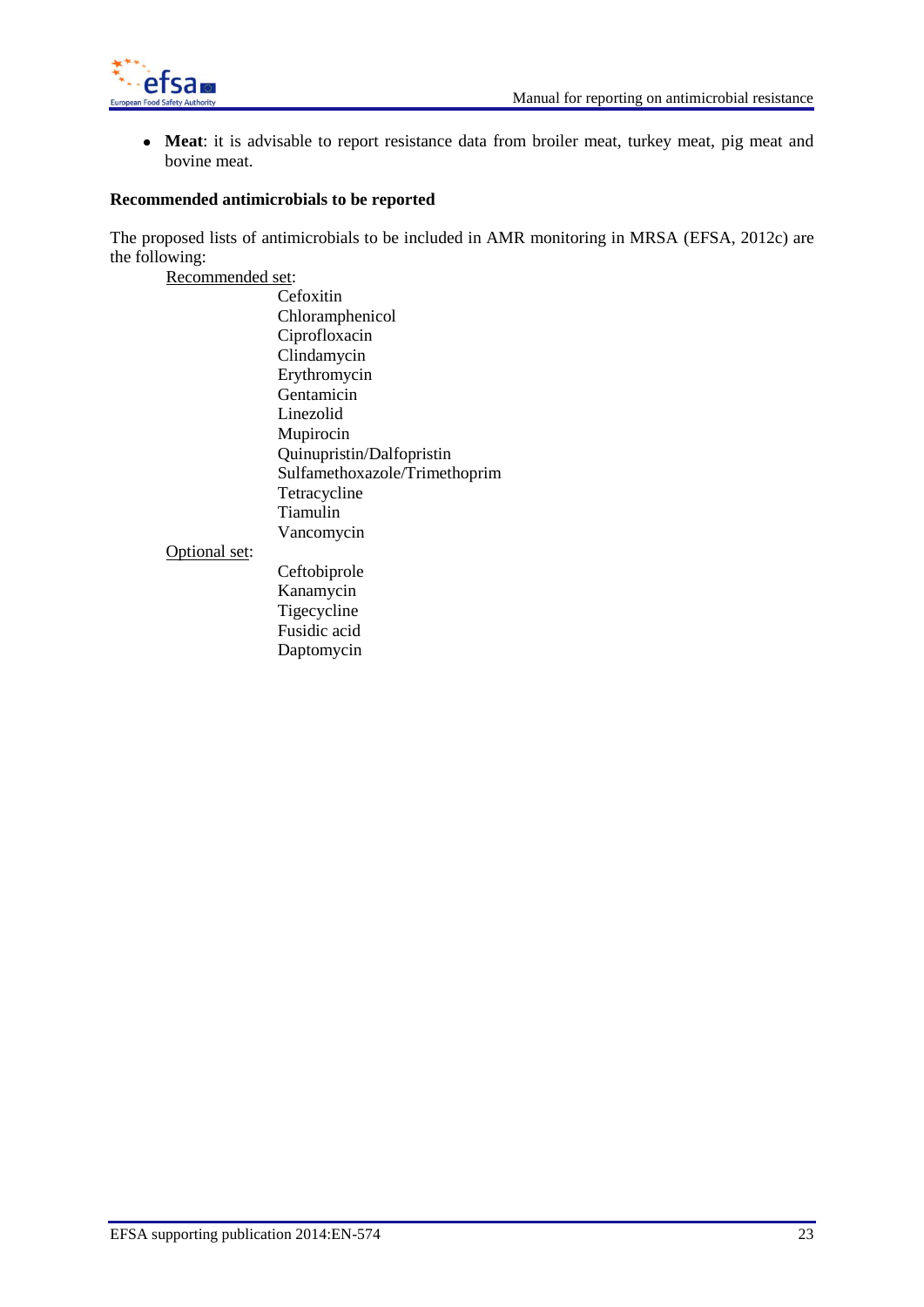

# <span id="page-23-0"></span>**4. Diagnostic/analytical methods typically used**

Different types of methods are used in antimicrobial resistance testing for *Salmonella* and indicator bacteria: disk diffusion, agar dilution, broth dilution and E-test® . For *Campylobacter*, only dilution methods are considered reproducible.

Standard methods for antimicrobial susceptibility testing are given by the Clinical and Laboratory Standards Institute (CLSI) (CLSI standard M31 - A3 (CSLI, 2008)) and the European Committee on Antimicrobial Susceptibility Testing (EUCAST).

For *Salmonella* the dilution method should be used according to the methods described by the CLSI, accepted as international reference method (ISO standard 20776 - 1:2006 (ISO, 2006)), as stated in Commission Decision  $2007/407/EC^{12}$ .

For *Campylobacter* dilution methods should be used according to the NCCLS M45 - A (CLSI, 2006), M100 - S17 (CLSI, 2007), or the methods described in the CLSI guidelines M31 - A3 (CSLI, 2008).

For indicator bacteria (*E. coli* and *Enterococci*) the international reference standard ISO 20776 - 1:2006 (ISO, 2006) shall be used.

The cut-off values should be reported.

In the present manual the term 'cut-off value' is consistent with the EFSA reports on the technical specifications for harmonised monitoring and reporting as well as with Commission Implementing Decision  $2013/652/EU^{13}$ , which recommends to use the epidemiologic cut-off values for monitoring.

Member States shall test the antimicrobials and interpret the results using the epidemiological cut-off values and the concentration range that shown in Tables 4, 5 and 6, to determine the susceptibility of *Salmonella* spp, *C. coli*, *C. jejuni*, indicator commensal *E. coli*, *E. faecalis* and *E. faecium.*

 $\overline{\phantom{a}}$ 

<sup>12</sup> Commission Decision 2007/407/EC of 12 June 2007 on a harmonised monitoring of antimicrobial resistance in *Salmonella* in poultry and pigs. OJ L 153, 14.6.2007, p. 26–29.

<sup>&</sup>lt;sup>13</sup> 2013/652/EU: Commission Implementing Decision of 12 November 2013 on the monitoring and reporting of antimicrobial resistance in zoonotic and commensal bacteria. OJ L 303, 14/11/2013, p. 26–39.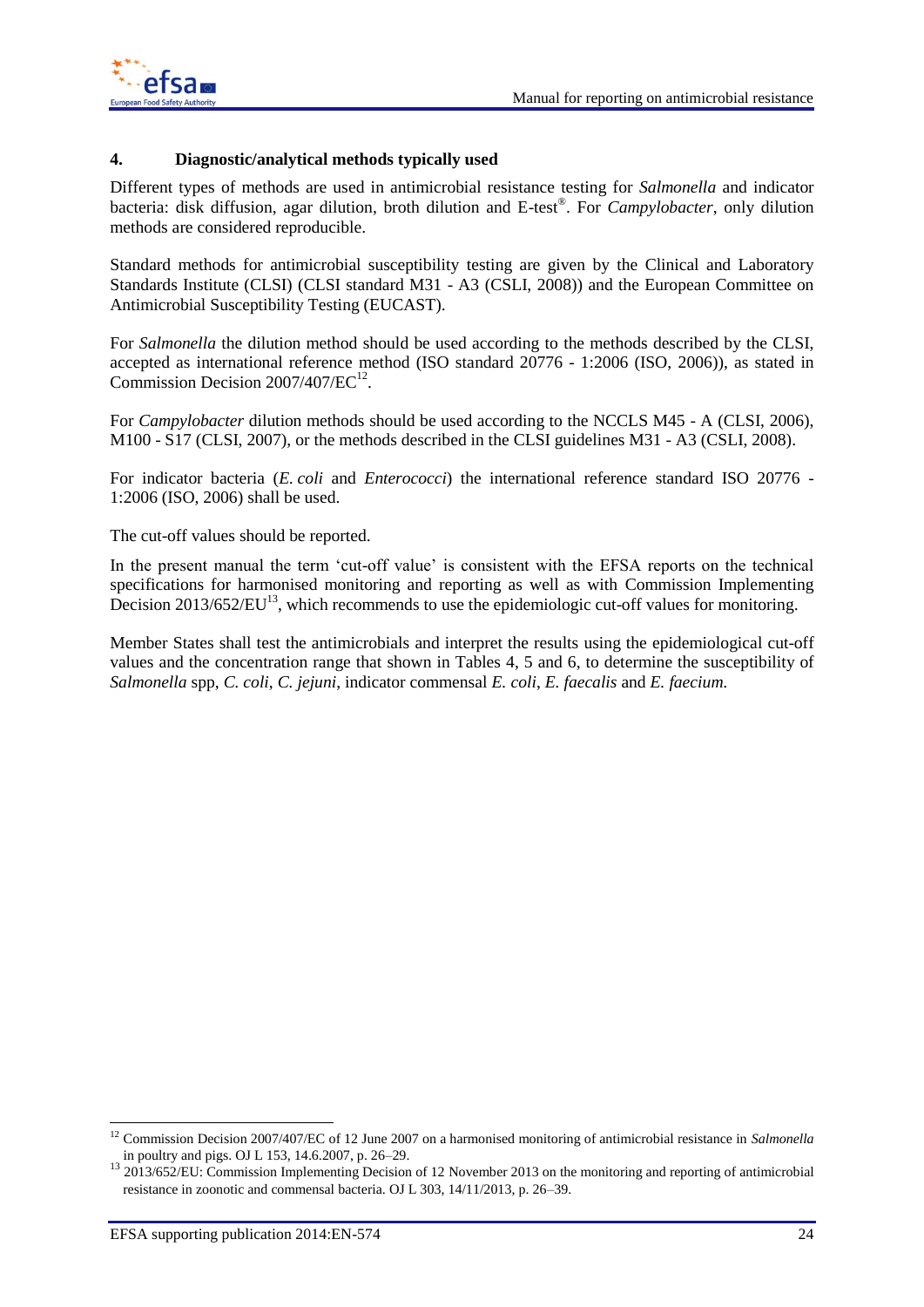

**Table 4:** Panel of antimicrobial substances to be included in AMR monitoring, EUCAST interpretative thresholds for resistance and concentration ranges to be tested in *Salmonella* spp. and indicator commensal *E. coli (*First panel)

| Antimicrobial           | <b>Salmonella</b><br>Interpretative<br>thresholds of AMR |                                              | E. coli<br>Interpretative<br>thresholds of AMR |                                              | <b>Range of</b><br>concentrations      |
|-------------------------|----------------------------------------------------------|----------------------------------------------|------------------------------------------------|----------------------------------------------|----------------------------------------|
|                         | $\mathbf{ECOFF}^{\textup{(a)}}$                          | <b>Clinical</b><br>breakpoint <sup>(b)</sup> | ECOFF <sup>(a)</sup>                           | <b>Clinical</b><br>breakpoint <sup>(b)</sup> | $(mg/L)$ (No. of<br>wells in brackets) |
| Ampicillin              | > 8                                                      | > 8                                          | > 8                                            | > 8                                          | $1-64(7)$                              |
| <b>Cefotaxime</b>       | > 0.5                                                    | >2                                           | > 0.25                                         | >2                                           | $0.25-4(5)$                            |
| <b>Ceftazidime</b>      | >2                                                       | >4                                           | > 0.5                                          | >4                                           | $0.5 - 8(5)$                           |
| Nalidixic acid          | >16                                                      | <b>NA</b>                                    | >16                                            | <b>NA</b>                                    | $4-128(6)$                             |
| Ciprofloxacin           | > 0.064                                                  | >1                                           | > 0.064                                        | >1                                           | $0.015 - 8(10)$                        |
| <b>Tetracycline</b>     | > 8                                                      | NA                                           | > 8                                            | <b>NA</b>                                    | $2-64(6)$                              |
| <b>Gentamicin</b>       | >2                                                       | >4                                           | >2                                             | >4                                           | $0.5 - 32(7)$                          |
| Trimethoprim            | >2                                                       | >4                                           | >2                                             | >4                                           | $0.25 - 32(8)$                         |
| <b>Sulfamethoxazole</b> | NA                                                       | NA                                           | >64                                            | <b>NA</b>                                    | $8-1024(8)$                            |
| <b>Chloramphenicol</b>  | >16                                                      | > 8                                          | >16                                            | > 8                                          | $8-128(5)$                             |

NA: not available

(a): EUCAST epidemiological cut-off values

(b): EUCAST clinical resistance breakpoints

**Table 5:** Panel of antimicrobial substances to be included in AMR monitoring, EUCAST interpretative thresholds for resistance and concentration ranges to be tested in *C. jejuni and C. coli* 

| Antimicrobial       | C. jejuni<br>Interpretative<br>thresholds of AMR |                                              | C. coli<br>Interpretative<br>thresholds of AMR |                                              | Range of<br>concentrations             |
|---------------------|--------------------------------------------------|----------------------------------------------|------------------------------------------------|----------------------------------------------|----------------------------------------|
|                     | ECOFF <sup>(a)</sup>                             | <b>Clinical</b><br>breakpoint <sup>(b)</sup> | ECOFF <sup>(a)</sup>                           | <b>Clinical</b><br>breakpoint <sup>(b)</sup> | $(mg/L)$ (No. of<br>wells in brackets) |
| Erythromycin        | >4                                               | >4                                           | > 8                                            | > 8                                          | $1-128(8)$                             |
| Ciprofloxacin       | > 0.5                                            | > 0.5                                        | > 0.5                                          | > 0.5                                        | $0.12 - 16(8)$                         |
| <b>Tetracycline</b> | >1                                               | >2                                           | >2                                             | >2                                           | $0.5 - 64(8)$                          |
| <b>Gentamicin</b>   | >2                                               | <b>NA</b>                                    | >2                                             | <b>NA</b>                                    | $0.12 - 16(8)$                         |
| Nalidixic acid      | >16                                              | <b>NA</b>                                    | >16                                            | <b>NA</b>                                    | $1-64(7)$                              |
| Streptomycin        | >4                                               | <b>NA</b>                                    | >4                                             | <b>NA</b>                                    | $0.25 - 16(7)$                         |

NA: not available

(a): EUCAST epidemiological cut-off values

(b): EUCAST clinical resistance breakpoints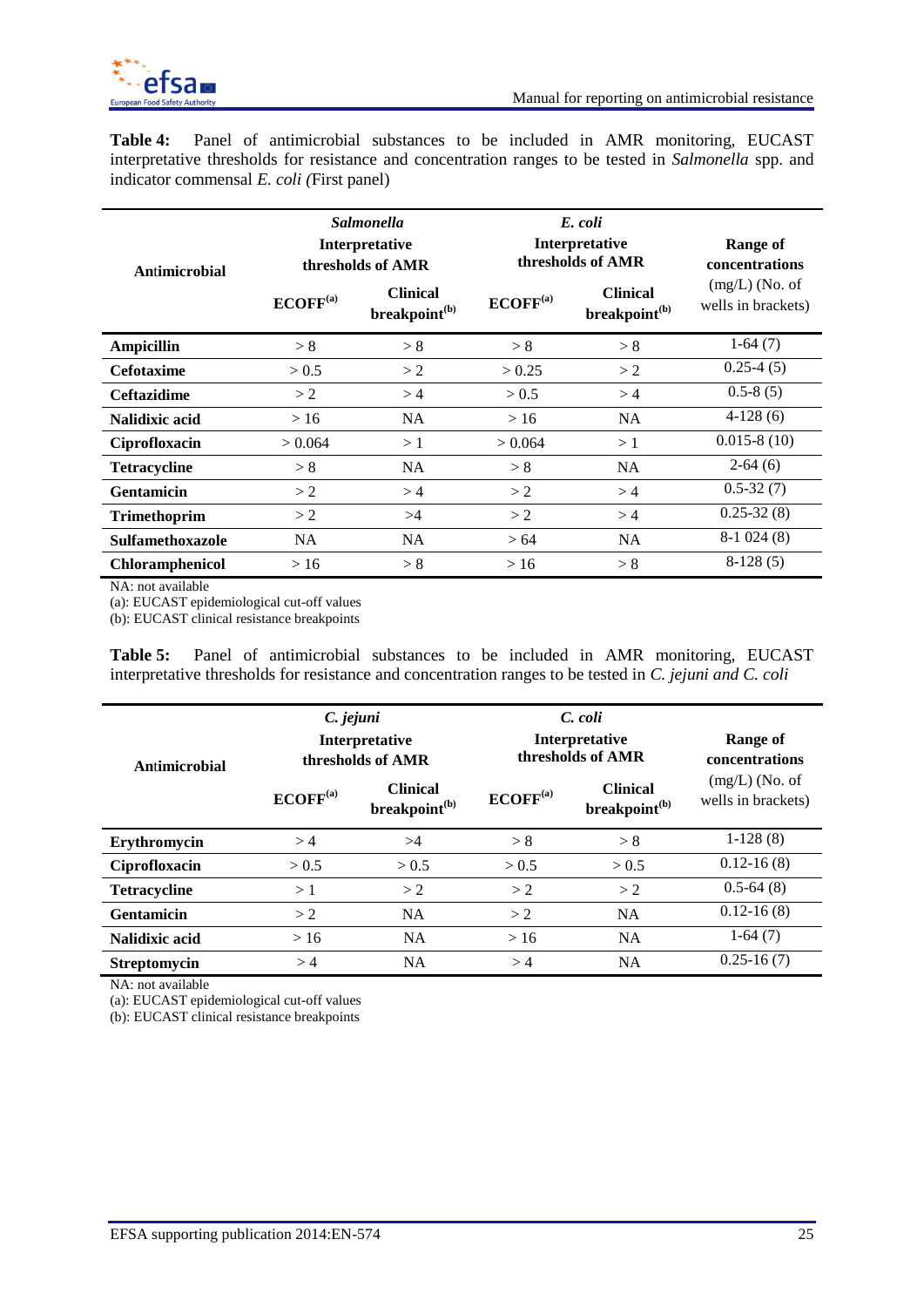

**Table 6:** Panel of antimicrobial substances to be included in AMR monitoring, EUCAST interpretative thresholds for resistance and concentration ranges to be tested in *E. faecalis* and *E. faecium*

| Antimicrobial                        | E faecalis<br>Interpretative<br>thresholds of AMR |                                              | E. faecium<br>Interpretative<br>thresholds of AMR |                                              | <b>Range of</b><br>concentrations      |
|--------------------------------------|---------------------------------------------------|----------------------------------------------|---------------------------------------------------|----------------------------------------------|----------------------------------------|
|                                      | $\mathbf{ECOFF}^{\left(a\right)}$                 | <b>Clinical</b><br>breakpoint <sup>(b)</sup> | ECOFF <sup>(a)</sup>                              | <b>Clinical</b><br>breakpoint <sup>(b)</sup> | $(mg/L)$ (No. of<br>wells in brackets) |
| <b>Gentamicin</b>                    | > 32                                              | NA.                                          | > 32                                              | NA.                                          | $8-1024(8)$                            |
| Chloramphenicol                      | > 32                                              | NA                                           | > 32                                              | <b>NA</b>                                    | $4-128(6)$                             |
| <b>Ampicillin</b>                    | >4                                                | > 8                                          | >4                                                | > 8                                          | $0.5 - 64(8)$                          |
| <b>Vancomycin</b>                    | >4                                                | >4                                           | >4                                                | >4                                           | $1-128(8)$                             |
| Erythromycin                         | >4                                                | NA                                           | >4                                                | NA                                           | $1-128(8)$                             |
| Quinupristin/<br><b>Dalfopristin</b> | <b>NA</b>                                         | <b>NA</b>                                    | >1                                                | >4                                           | $0.5 - 64(8)$                          |
| <b>Tetracycline</b>                  | >4                                                | NA                                           | >4                                                | <b>NA</b>                                    | $1-128(8)$                             |
| <b>Linezolid</b>                     | >4                                                | >4                                           | >4                                                | >4                                           | $0.5 - 64(8)$                          |
| Ciprofloxacin                        | >4                                                | <b>NA</b>                                    | >4                                                | <b>NA</b>                                    | $0.12 - 16(8)$                         |

NA: not available

(a): EUCAST epidemiological cut-off values

(b): EUCAST clinical resistance breakpoints

# <span id="page-25-0"></span>**REFERENCES**

- CLSI (Clinical and Laboratory Standards Institute), 2006. Methods for Antimicrobial Dilution and Disk Susceptibility Testing of Infrequently Isolated or Fastidious Bacteria; Approved Guideline. CLSI document M45 - A. Clinical and Laboratory Standards Institute, 940 West Valley Road, Suite 1400, Wayne, PA, USA, 2006.
- CLSI (Clinical and Laboratory Standards Institute), 2007. M100 S17. Performance standards for antimicrobial susceptibility testing;  $17<sup>th</sup>$  informational supplement. Clinical and Laboratory Standards Institute, Wayne, PA, USA, 2007.
- CLSI (Clinical and Laboratory Standards Institute), 2008. Performance standards for antimicrobial disk and dilution susceptibility tests for bacteria isolated from animals; Approved Standard - Third Edition. CLSI documents M31 - A3. Clinical and Laboratory Standards Institute, 940 West Valley Road, Suite 1400, Wayne, PA, USA, 2008.
- EFSA (European Food Safety Authority), 2007. Report of the Task Force of Zoonoses Data Collection including a proposal for a harmonized monitoring scheme of antimicrobial resistance in *Salmonella* in fowl (*Gallus gallus*), turkeys, and pigs and *Campylobacter jejuni* and *C. coli* in broilers. The EFSA Journal, 96, 1 - 46.
- EFSA (European Food Safety Authority), 2008. Report from the Task Force on Zoonoses Data Collection including guidance for harmonized monitoring and reporting of antimicrobial resistance in commensal *Escherichia coli* and *Enterococcus* spp. from food animals. The EFSA Journal, 141, 1 - 44.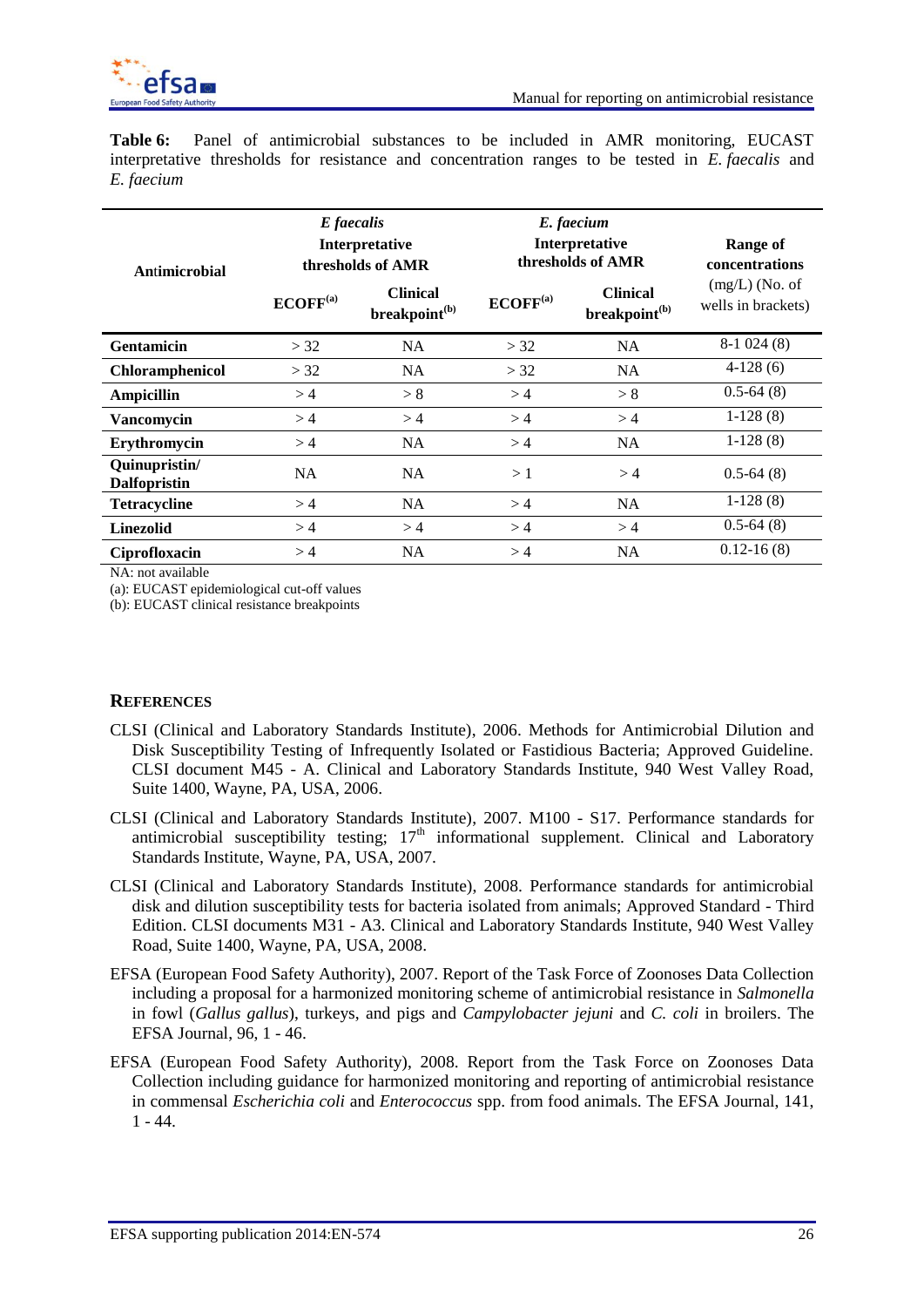

- EFSA (European Food Safety Authority), 2012a. Technical specifications for the analysis and reporting of data on antimicrobial resistance in the European Union Summary Report. EFSA Journal 2012;10(2):2587, 53 pp. doi:10.2903/j.efsa.2012.2857
- EFSA (European Food Safety Authority), 2012b. Technical specifications on the harmonised monitoring and reporting of antimicrobial resistance in *Salmonella*, *Campylobacter* and indicator *Escherichia coli* and *Enterococcus* spp. bacteria transmitted through food. EFSA Journal 2012;10(6):2742, 64 pp. doi:10.2903/j.efsa.2012.2742
- EFSA (European Food Safety Authority), 2012c. Technical specifications for the harmonised monitoring and reporting of antimicrobial resistance in MRSA in food-producing animals and food. EFSA Journal 2012;10(10):2897, 56 pp. doi:10.2903/j.efsa.2012.2897
- ISO (International Organization for Standardization), 2006. ISO 20776 1:2006. Clinical laboratory testing and in vitro diagnostic test systems - Susceptibility testing of infectious agents and evaluation of performance of antimicrobial susceptibility test devices - Part 1: Reference method for testing the in vitro activity of antimicrobial agents against rapidly growing aerobic bacteria involved in infectious diseases.
- Rothman KJ, 1986. Modern Epidemiology. Boston: Little Brown, 1986:299-304.
- Noordhuizen JPTM, Frankena K, Thrusfield MV and Graat EAM, 2001. Application of Quantitative Methods in Veterinary Epidemiology. Wageningen Press, Wageningen, The Netherlands. 408 pp.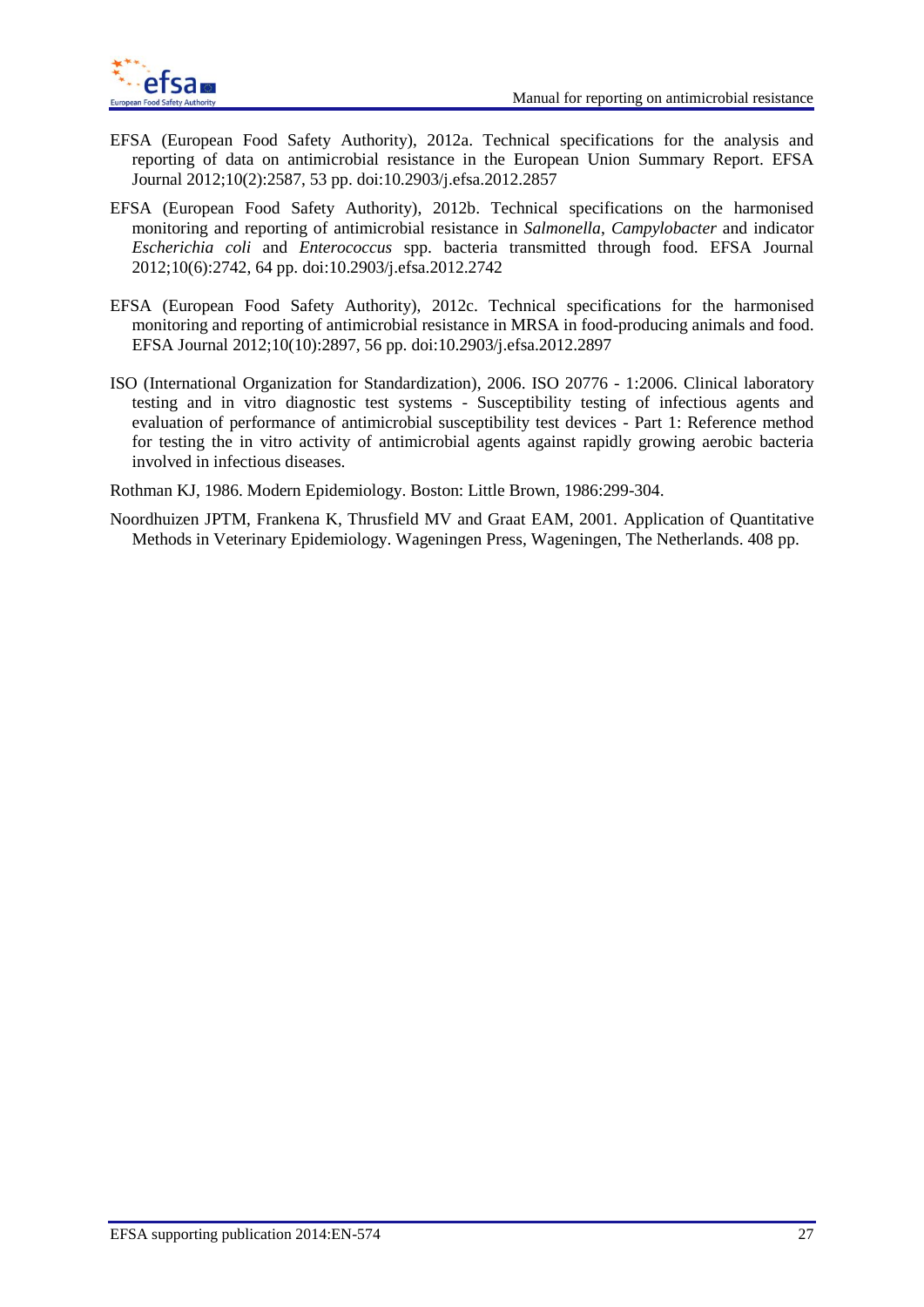

# <span id="page-27-0"></span>**Appendix A. GENERAL DEFINITION**

**Antimicrobial** – A drug which, at low concentrations, exerts an action against microbial pathogens and exhibits selective toxicity towards them<sup>14</sup>. Antimicrobials typically include antibiotics but also antivirals and other drugs effective against microorganisms.

**Antibiotic** - substance produced by or derived from a microorganism, which destroys or inhibits the growth of other microorganisms.

**Antimicrobial resistance** - the ability of microorganisms of certain species to survive or even grow in the presence of a given concentration of an antimicrobial agent that is usually sufficient to inhibit or kill microorganisms of the same species (Dir. 2003/99/EC). Resistance against an antimicrobial is considered to be present if the Minimum Inhibitory Concentration (MIC) exceeds the breakpoint or the epidemiological cut-off value.

**Cut-off value** - threshold value selected for distinguishing between negative and positive results, may include indeterminate or suspicious zone.

**Microorganisms** - bacteria, viruses, yeasts, moulds, algae, parasitic protozoa, microscopic parasitic helminths, and their toxins and metabolites (Reg. (EC) No 2073/2005).

**Source of information** - the institute (or laboratory or other organisation) that has provided the data.

**Zoonoses** - any disease and/or infection which is naturally transmissible directly or indirectly between animals and humans (Dir. 2003/99/EC).

<sup>&</sup>lt;sup>14</sup> Opinion of the Scientific Steering Committee on Antimicrobial Resistance 28 May 1999. Available online: http://ec.europa.eu/food/fs/sc/ssc/out50\_en.pdf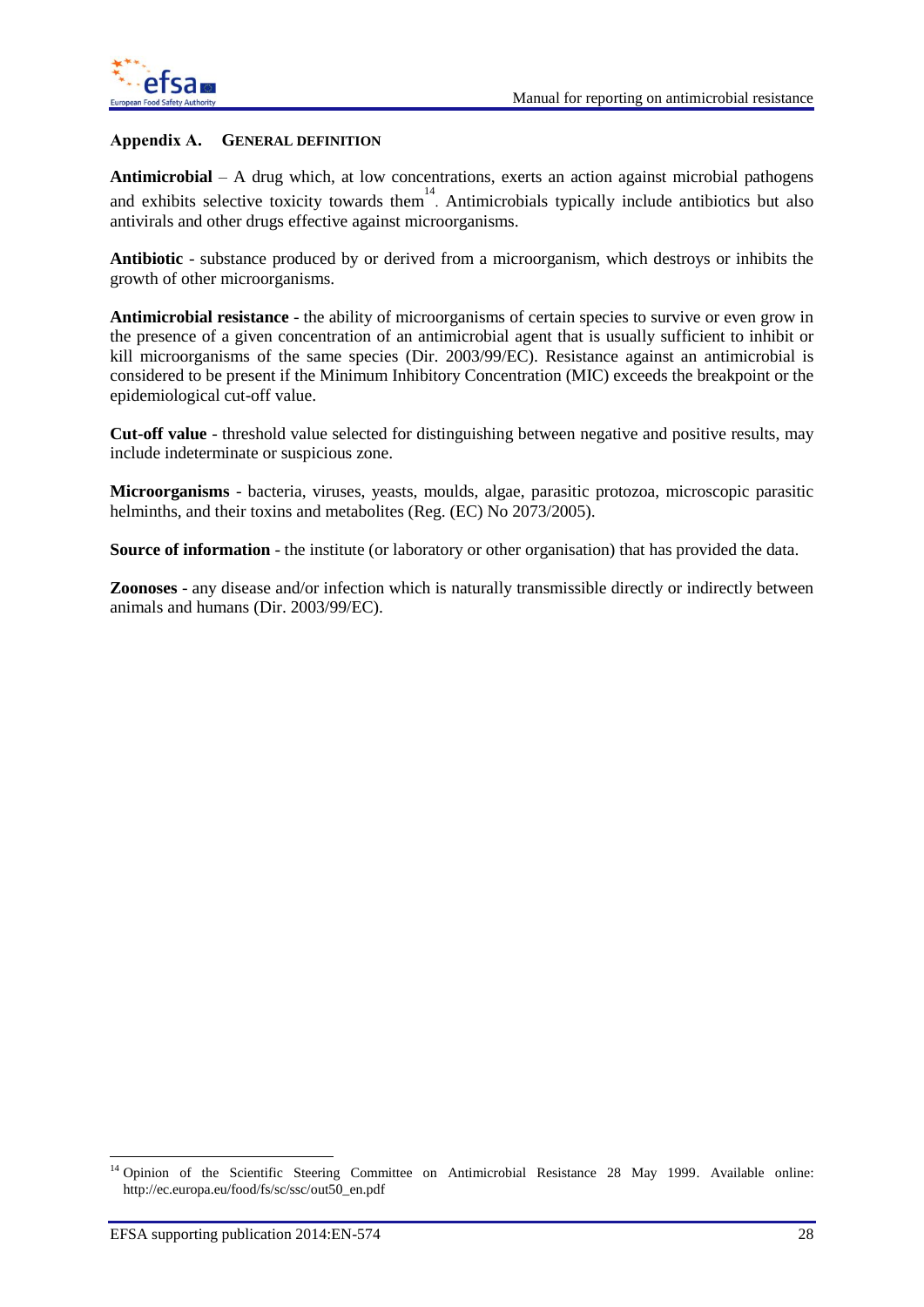



# <span id="page-28-0"></span>**Appendix B. SAMPLING DEFINITIONS**

**Batch** - group or set of identifiable products obtained from a given process under practically identical circumstances and produced in a given place within one defined production period (Reg. (EC) No  $853/2004^{15}$ ).

**Sample** - set composed of one or several units or a portion of matter selected by different means in a population or in an important quantity of matter, which is intended to provide information on a given characteristic of the studied population or matter and to provide a basis for a decision concerning the population or matter in question or concerning the process which has produced it (Reg. (EC) No 2073/2005).

**Sample origin** - information on where the sample originated from (i.e. domestic, imported from outside EU, intra EU trade).

**Sample type** - represents the characterization of the sample category (e.g. animal, food, feed or environmental sample) and the sample type (e.g. faeces, lymph nodes).

**Sample weight** - the weight (in grams or millilitres or  $cm<sup>2</sup>$ ) of the specimen used for analysis in the **laboratory**. The sample weight should be reported as a number + space + unit of measure. Appropriate units of measure are g, mL and  $cm<sup>2</sup>$ . No multiple weights ought to be reported on the same row. If results for specific weights are not known, the sample weight should be set to unknown.

**Sampling frame** - complete list of all units of the population, which can be sampled.

**Sampling strategy** - planned procedure for selecting samples from a population and for conducting the sampling in order to obtain the information needed.

**Sampling unit** - the unit which the specimens taken represent and which is considered either infected (contaminated) or not, based on the analyses result. For animal data, the sampling unit may be 'Animal', 'Flock', 'Herd', 'Holding' or 'Slaughter batch'; for food and feed data, the sampling unit might be 'Single' or 'Batch'.

**Single** - means a foodstuff or a feedingstuff comprised of one unit or a portion of matter e.g. a package, a carcase, a piece of cheese. It does not represent the entire batch (of production or consignment).

**Specimen** - unit or portion of a matter which is sampled and intended to be analysed.

<sup>&</sup>lt;sup>15</sup> Regulation (EC) No 853/2004 of the European Parliament and of the Council of 29 April 2004 laying down specific hygiene rules for food of animal origin. OJ L 139, 30.4.2004, p. 55–205.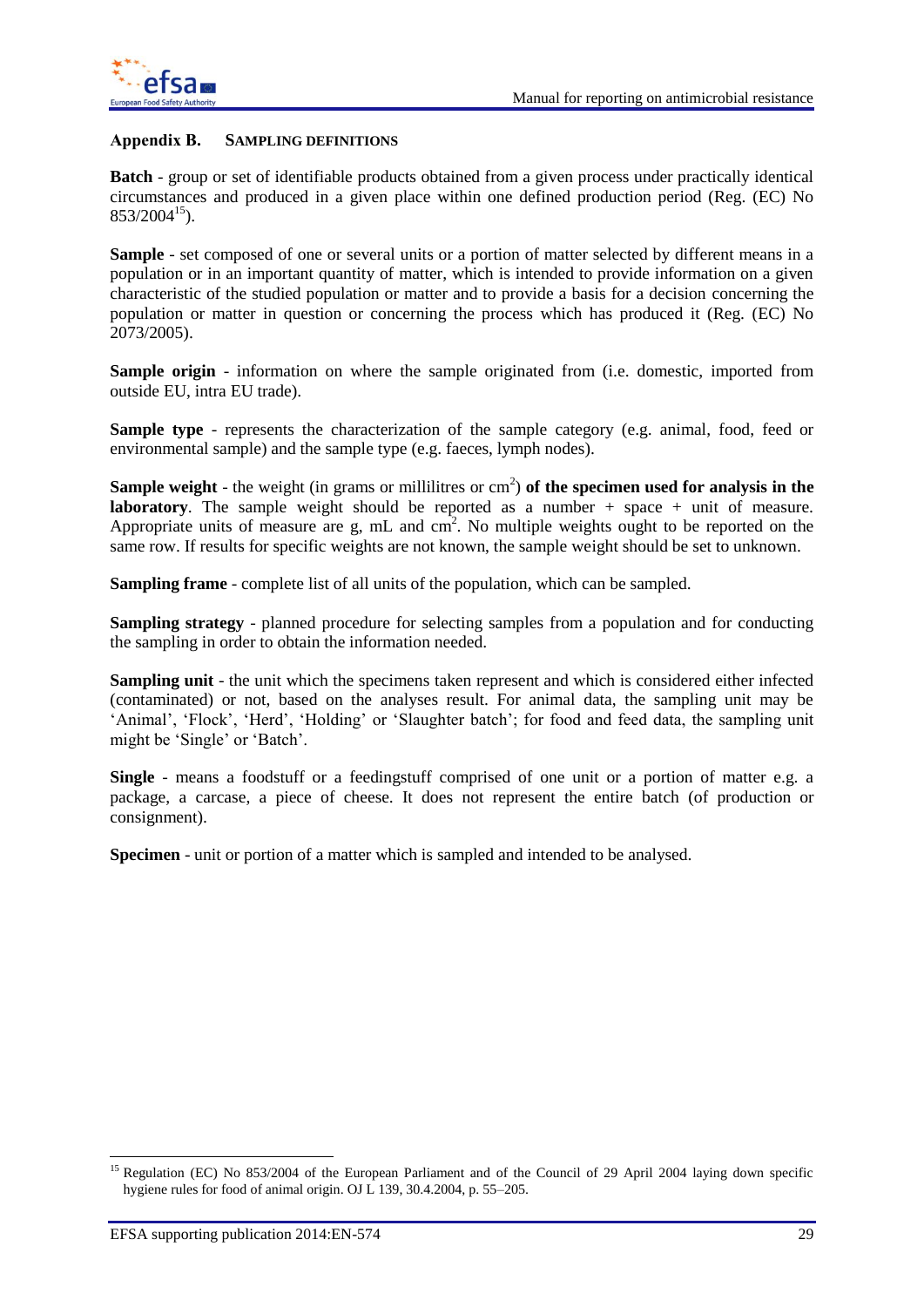

### <span id="page-29-0"></span>**Appendix C. DEFINITIONS REGARDING THE SAMPLING CONTEXT**

**Control programme** - programme applying measures designed to reduce the frequency of existing infection or contamination to levels biologically and/or economically justifiable or otherwise of little consequence.

**Eradication programme** - programme applying measures aimed at eliminating selected zoonotic agents from a defined area. In the context of Directive 77/391/EEC<sup>16</sup>, the eradication programmes are so devised that, on their completion, herds are classified as brucellosis/tuberculosis officially free.

**HACCP (Hazard Analysis and Critical Control Point)** - programme designed to effectively control processes by identifying Critical Control Points (CCP), establishing critical limits for each CCP, monitoring CCP, gathering data, keeping records, implementing corrective actions and verification procedures. HACCP is applied by the food or feed business operators (Codex Alimentarius).

**Monitoring** - system of collecting, analysing and disseminating data on the occurrence of zoonoses, zoonotic agents and antimicrobial resistance related thereto. As opposed to surveillance, no active control measures are taken when positive cases are detected (Dir. 2003/99/EC).

**Monitoring** - **active** - active monitoring programme of zoonotic agents or antimicrobial resistance in food and animals is based on random sampling strategies of the population of interest, stratified according to the relevant subcategories of the population. The sampling strategy should ensure the sample representativeness of the population of interest, and the robustness of the sampling method.

**Monitoring** - **passive -** passive monitoring programme of zoonotic agents or antimicrobial resistance includes information from diagnostic testing, or a representative selection of this information. Data on prevalence of the zoonotic agents and on antimicrobial resistance provided by passive monitoring programme typically derive from diseased animals.

**Monitoring** - **EFSA specifications** - a monitoring system following harmonised technical specifications prepared by EFSA.

**Official control** - any form of control that the competent authority or the Community performs for the verification of compliance with feed and food law, animal health and animal welfare rules (Reg. (EC) No 882/2004 $^{17}$ ).

**Official sampling** - sampling performed under control of the competent authority.

**Objective sampling** - planned strategy based on the selection of a random sample, which is statistically representative of the population to be analysed. Each unit, within the framework population, has a specified probability of being selected. This strategy provides with data from which statistical inference can be implemented. That means that the results inferred are comparable.Objective sampling is often the case in monitoring and surveillance schemes as well as surveys.

**Sampler** - who performs the sampling (e.g. competent authority ('official sampling') or industry ('HACCP or own checks')).

**Selective sampling** - planned strategy where the selection of the sample is from previously defined 'high-risk' population groups. Samples are normally selected to either illustrate or document

<sup>&</sup>lt;sup>16</sup> Council Directive 77/391/EEC of 17 May 1977 introducing Community measures for the eradication of brucellosis, tuberculosis and leucosis in cattle. OJ L 145, 13.6.1977, p. 44–47.

<sup>&</sup>lt;sup>17</sup> Regulation (EC) No 882/2004 of the European Parliament and of the Council of 29 April 2004 on official controls performed to ensure the verification of compliance with feed and food law, animal health and animal welfare rules. OJ L 165, 30.4.2004, p. 1–141.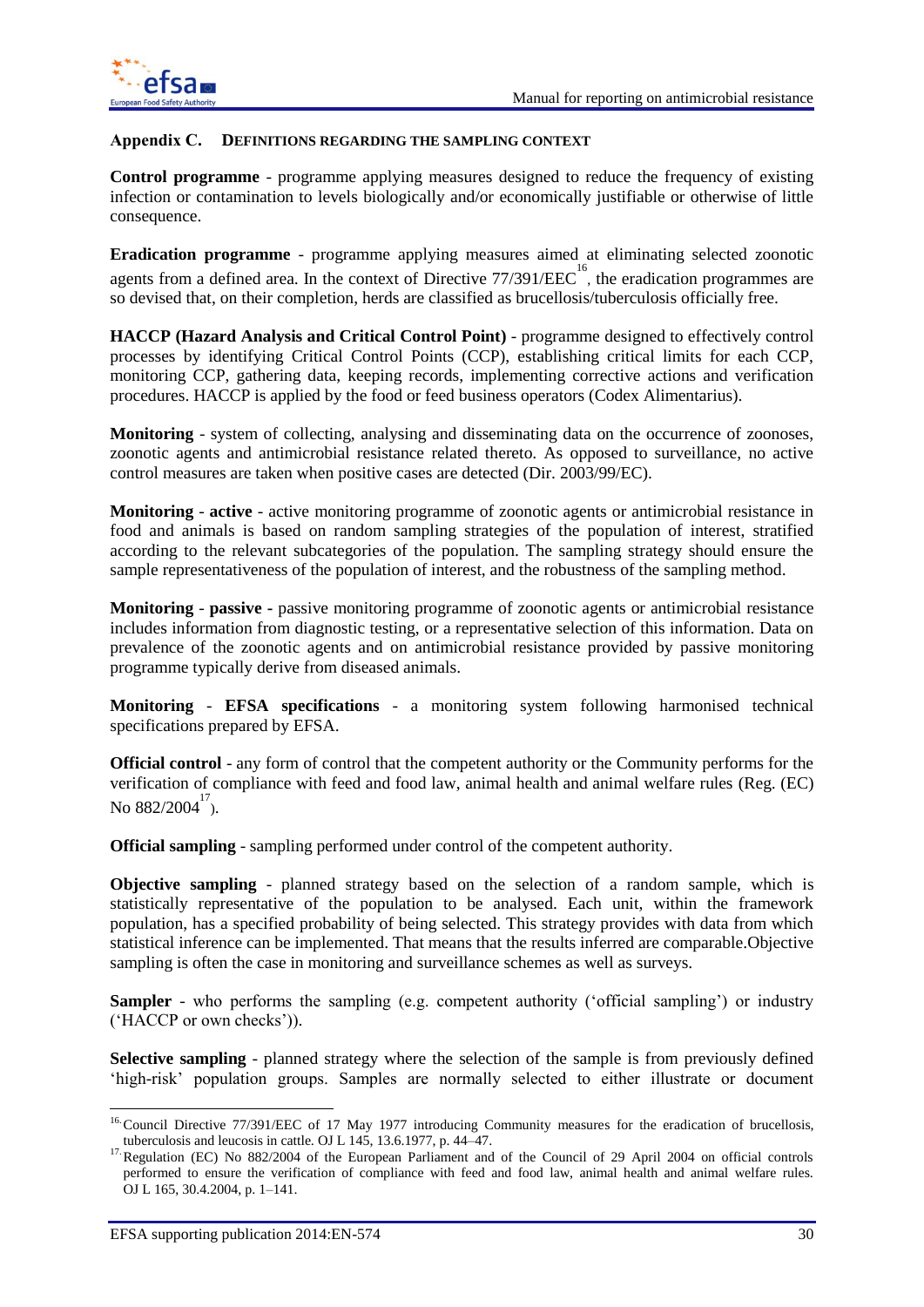unsatisfactory conditions or suspected adulteration of a product. The sampling is deliberately biased and is directed at the particular products or manufacturers. The sampling procedure can be random or not. The specification of the 'high-risk' population comes from either scientific studies or previous analysis and information of other regions or countries. The comparability of the results lies on both the definition of the population to be analysed and the way the samples have been drawn.

**Suspect sampling** - unplanned selection of a sample, where the individual units are selected based on the recent judgement and experience regarding the population, lot, or sampling frame, e.g. earlier positive samples. The samples obtained from this procedure are not randomly extracted.

**Census** - strategy where all units of the population are sampled.

**Convenience sampling** - is used in exploratory research where the researcher is interested in getting an inexpensive approximation of the truth. The samples are selected because they are convenient. This non probability method is often used during preliminary research efforts to get a gross estimate of the results, without incurring the cost or time required to select a random sample. This methodology is potentially subject to serious bias.

**Sampling strategy** - planned procedure for selecting samples from a population and for conducting the sampling in order to obtain the information needed.

**Surveillance** - a careful observation of one or more food or feed businesses, food or feed business operators or their activities (in the context of the food and feed control Reg. (EC) No 882/2004). In general, it means a close and continuous observation for the purpose of control. As opposed to monitoring, active control measures are taken when positive cases are detected. This type of programme does not necessarily have a defined target for diseases/contamination occurrence reduction.

**Survey** - study involving a sample of units selected from a larger, well-delineated population. This (target) population is the entire set of units to which findings of the survey are to be extrapolated. The units to examine are to be selected randomly (Rothman, 1986 and Noordhuizen et al., 2001).

**Survey** - **EU baseline survey** - a study involving a sample of units selected from a larger, welldelineated population. This (target) population is the entire set of units to which findings of the survey are to be extrapolated. The units to examine are to be selected randomly.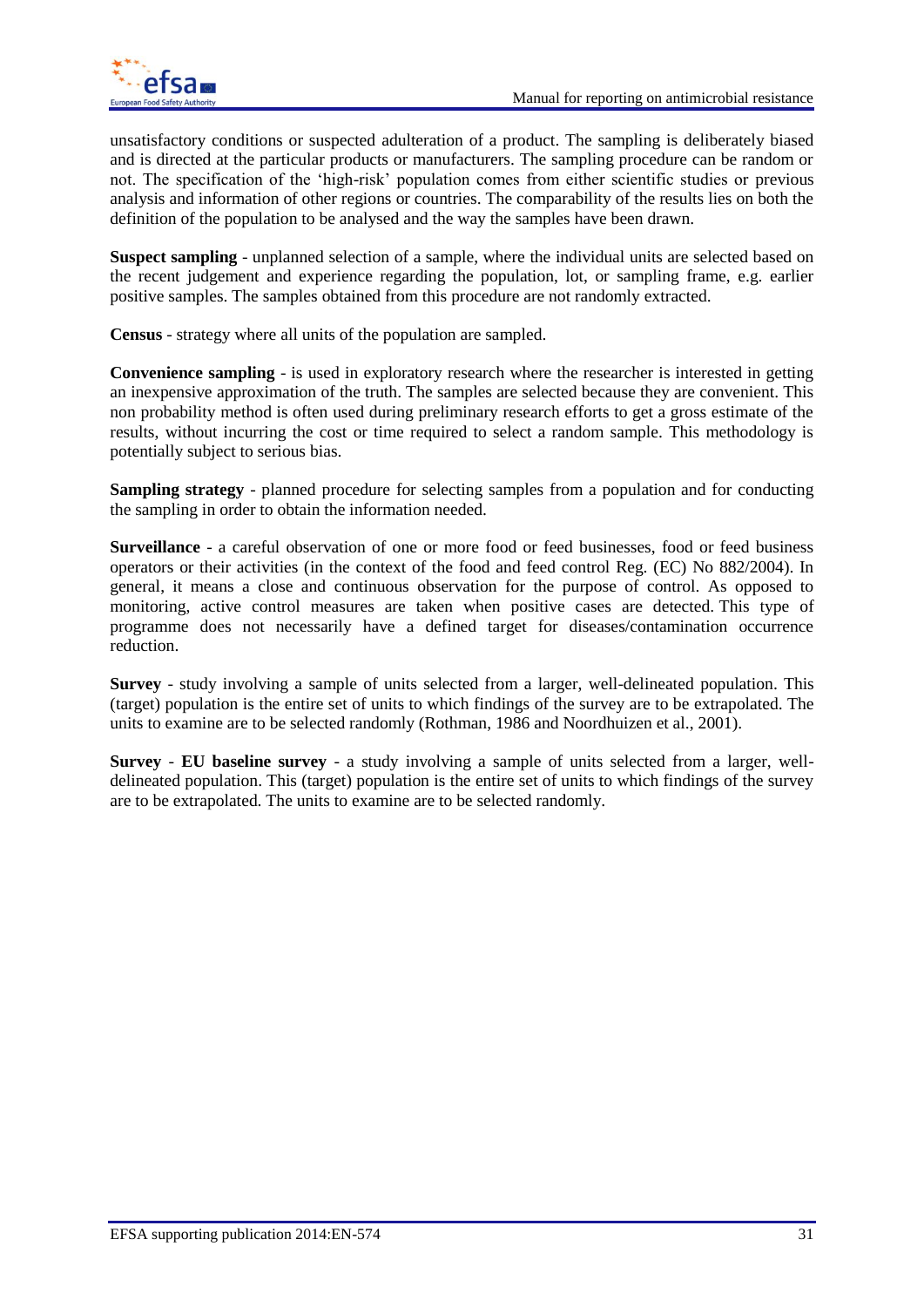

# <span id="page-31-0"></span>**Appendix D. DEFINITIONS OF FOODSTUFFS**

**Carcase** - the body of an animal after slaughter and dressing (Reg. (EC) No 853/2004).

**Cutting plant** - an establishment used for boning and/or cutting up meat (Reg. (EC) No 853/2004).

**Dairy products** - processed products resulting from the processing of raw milk or from the further processing of such processed products (Reg. (EC) No 853/2004).

**Egg products** - processed products resulting from the processing of eggs, or of various components or mixtures of eggs, or from the further processing of such processed products (Reg. (EC) No 853/2004).

**Eggs** - eggs in shell, other than broken, incubated or cooked eggs, that are produced by farmed birds and are fit for direct human consumption or for the preparation of egg products (Reg. (EC) No 853/2004).

**Food (or foodstuff)** - any substance or product, whether processed, partially processed or unprocessed, intended to be, or reasonably expected to be, ingested by humans (Reg. (EC) No  $178/2002^{18}$ ).

**Fresh meat** - meat that has not undergone any preserving process other than chilling, freezing or quick-freezing, including meat that is vacuum-wrapped or wrapped in a controlled atmosphere (Reg. (EC) No 853/2004).

**Meat** - edible parts of the animals below mentioned, including blood (Reg. (EC) No 853/2004).

**Meat preparations** - fresh meat, including meat that has been reduced to fragments, which has had foodstuffs, seasonings or additives added to it or which has undergone processes insufficient to modify the internal muscle fibre structure of the meat and thus to eliminate the characteristics of fresh meat (Reg. (EC) No 853/2004).

**Meat products** - processed products resulting from the processing of meat or from the further processing of such processed products, so that the cut surface shows that the product no longer has the characteristics of fresh meat (Reg. (EC) No 853/2004).

**Minced meat** - boned meat that has been minced into fragments and contains less than 1 % salt (Reg. (EC) No 853/2004).

**Offal** - fresh meat other than that of the carcase, including viscera and blood (Reg. (EC) No 853/2004).

**Packing centre** - establishment where eggs are graded by quality and weight (Reg. (EC) No 853/2004).

**Processed products** - foodstuffs resulting from the processing of unprocessed products. These products may contain ingredients that are necessary for their manufacture or to give them specific characteristics (Reg. (EC) No  $852/2004^{19}$ ).

l <sup>18</sup> Regulation (EC) No 178/2002 of the European Parliament and of the Council of 28 January 2002 laying down the general principles and requirements of food law, establishing the European Food Safety Authority and laying down procedures in matters of food safety. OJ L 31, 1.2.2002, p. 1–24.

<sup>&</sup>lt;sup>19</sup> Regulation (EC) No 852/2004 of the European Parliament and of the Council of 29 April 2004 on the hygiene of foodstuffs. OJ L 139, 30.4.2004, p. 1–54.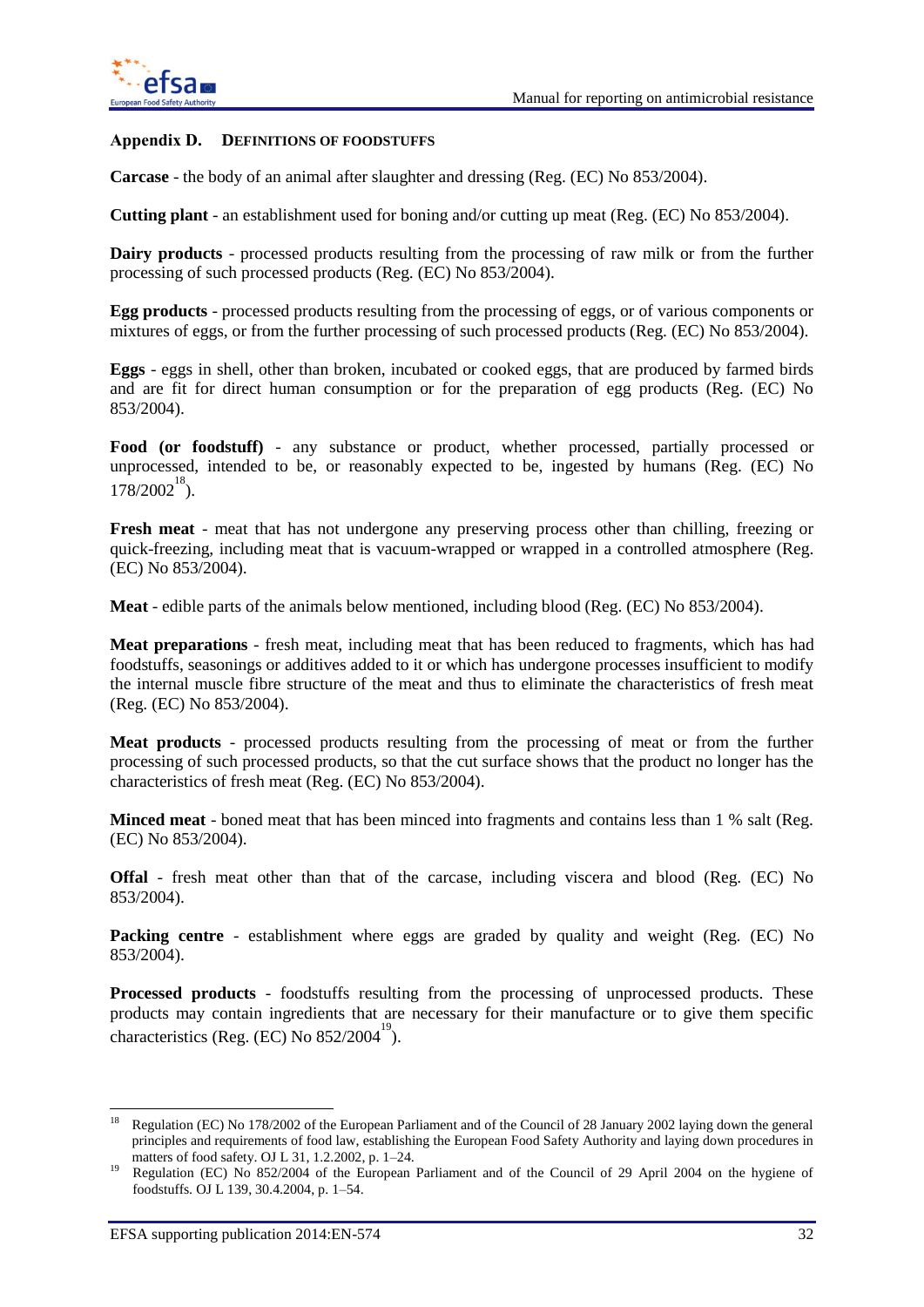

**Processing** - any action that substantially alters the initial product, including heating, smoking, curing, maturing, drying, marinating, extraction, extrusion or a combination of those processes (Reg. (EC) No 852/2004).

**Products of animal origin** - food of animal origin, including honey and blood; live bivalve molluscs, live echinoderms, live tunicates and live marine gastropods intended for human consumption; and other animals destined to be prepared with a view to being supplied live to the final consumer (Reg. (EC) No 853/2004).

**Raw milk** - milk produced by the secretion of the mammary gland of farmed animals that has not been heated to more than 40<sup>o</sup>C or undergone any treatment that has an equivalent effect (Reg. (EC) No 853/2004).

**Ready-to-eat food** - food intended by the producer or the manufacturer for direct human consumption without the need for cooking or other processing effective to eliminate or reduce to acceptable level microorganisms of concern (Reg. (EC) No 2073/2005).

**Slaughterhouse** - establishment used for slaughtering and dressing animals, the meat of which is intended for human consumption (Reg. (EC) No 853/2004).

**Unprocessed products** - foodstuffs that have not undergone processing, and includes products that have been divided, parted, severed, sliced, boned, minced, skinned, ground, cut, cleaned, trimmed, husked, milled, chilled, frozen, deep-frozen or thawed (Reg. (EC) No 852/2004).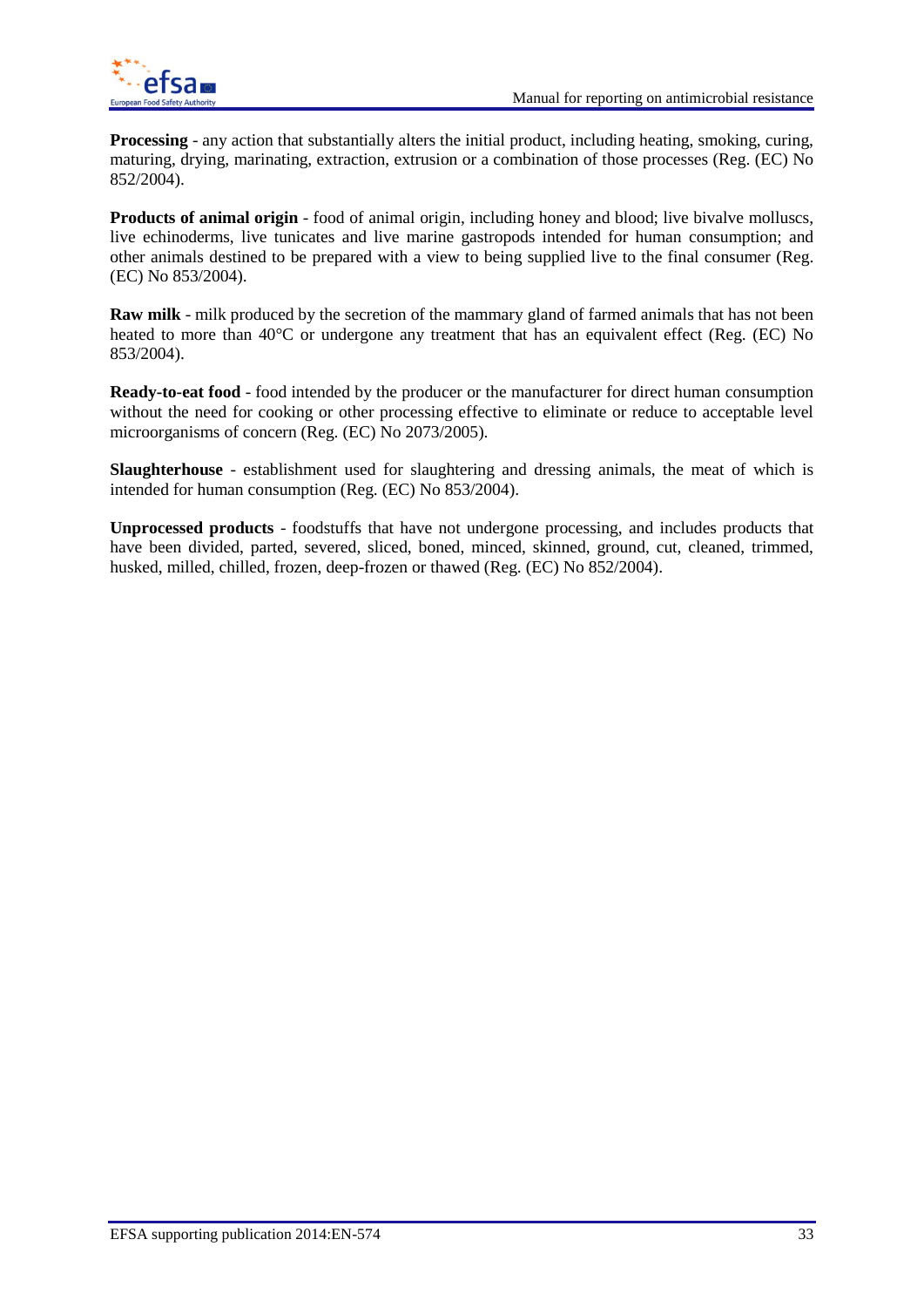

# <span id="page-33-0"></span>**Appendix E. DEFINITIONS OF ANIMALS**

**Animal** - any animal of the species referred to in EU Directives (Dir. 64/432/EEC, Dir. 91/68/EEC and Dir. 92/102/ $\text{EEC}^{20}$ ).

**Animals for slaughter** - bovine animal (including the species *Bison bison* and *Bubalus bubalus*), swine or animals of the ovine or caprine species intended to be taken to a slaughterhouse or assembly centre from which it may only move to slaughter (Dir. 64/432/EEC and Dir. 91/68/EEC).

**Animals for breeding or production** - bovine animals (including the species *Bison bison* and *Bubalus bubalus*) and swine other than animals for slaughter, including those intended for breeding, milk or meat production, or draft purposes, shows or exhibition with the exception of animals taking part in cultural and sporting events (Dir. 64/432/EEC).

**Breeding poultry** - poultry 72 hours old or more, intended for the production of hatching eggs (Dir. 90/539/ $\mathrm{EEC}^{21}$ ).

**Calves** - domestic animals of the bovine species not exceeding a live weight of 300 kg, which do not yet have their second teeth (Dec.  $94/433/EC^{22}$ ).

**Calves for slaughter** - cattle less than 12 months old intended for slaughter as calves (Dec. 94/433/EC).

**Cows** - female bovine animals which have already calved (Dec. 94/433/EC).

**Cows, dairy** - cows which are kept exclusively or principally to produce milk for human consumption and/or for processing into dairy products. Includes cull dairy cows (whether or not they are fattened between their last lactation and slaughter) (Dec. 94/433/EC).

**Day-old chicks** - all poultry less than 72 hours old, not yet fed; however, Barbary ducks may be fed (Dir. 90/539/EEC).

**Epidemiological unit** - group of animals which is of epidemiological importance in terms of the transmission and maintenance of infection.

**Ewes, Milk** - ewes which are kept exclusively or principally to produce milk for human consumption and/or processing into dairy products. This includes cast milk sheep (whether fattened or not between their last lactation and slaughtering).

**Ewes, Other** - ewes other than milk ewes, to be included in production animals.

**Ewes and ewe lambs put to the ram** - females of the ovine species which have already lambed at least once as well as those which have been put to the ram for the first time.

<sup>&</sup>lt;sup>20</sup> Council Directive 92/102/EEC of 27 November 1992 on the identification and registration of animals. OJ L 355, 5.12.1992, p. 32–36.

<sup>&</sup>lt;sup>21</sup> Council Directive 90/539/EEC of 15 October 1990 on animal health conditions governing intra-Community trade in, and imports from third countries of, poultry and hatching eggs. OJ L 303, 31.10.1990, p. 6–28.

<sup>&</sup>lt;sup>22</sup> Commission Decision 94/433/EC of 30 May 1994 laying down detailed rules for the application of Council Directive 93/24/EEC as regards the statistical surveys on cattle population and production, and amending the said Directive. OJ L 179, 13.7.1994, p. 27–32.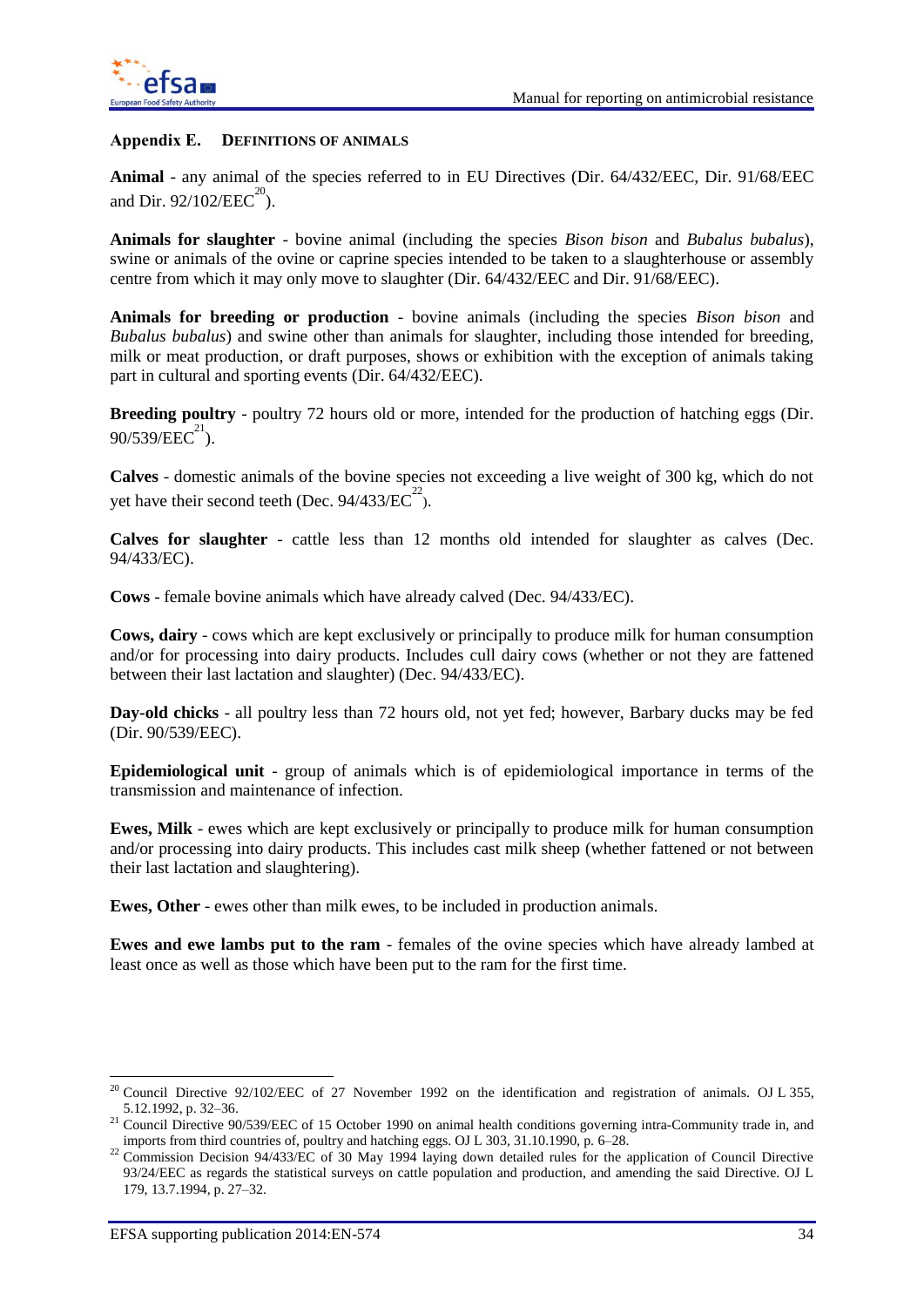

**Flock** - all poultry of the same health status kept on the same premises or in the same enclosure and constituting a single epidemiological unit; in the case of housed poultry, this includes all birds sharing the same airspace (Reg. (EC) No  $2160/2003^{23}$ ).

**Goats** - domestic animals of the species *Capra*.

**Heifers** - female non-calve bovine animals which have not yet calved (based on Dec. 94/433/EC).

**Heifers for slaughter** - heifers bred for meat production (Dec. 94/433/EC).

**Heifers for breeding purposes** - heifers raised for breeding and intended to replace cows.

**Herd** - an animal or group of animals kept on a holding as an epidemiological unit (Reg. (EC) No 2160/2003); if more than one herd is kept on a holding, each of these herds shall form a distinct unit and shall have the same health status (Dir. 64/432/EEC).

**Holding** - any establishment, construction or, in the case of an open-air farm, any place in which animals are held, kept or handled (Dir. 92/102/EEC).

**Lambs** - male or female sheep under 12 months of age.

**Meat production animals (bovines)** - bovine animals, other than calves, kept exclusively for the production of meat and including cows, heifers and bulls.

**Milk production holding** - establishment where one or more farmed animals are kept to produce milk with a view to placing it on the market as food (Reg. (EC) No 853/2004).

**Pigs** - domestic animals of the species *Suis*.

**Poultry** - fowl, turkeys, guinea fowl, ducks, geese, quails, pigeons, pheasants and partridges reared or kept in captivity for breeding, the production of meat or eggs for consumption, or for restocking supplies of game (Dir. 90/539/EEC).

**Sheep** - domestic animals of the species *Ovis*.

**Spent hens** - hens that do adequately not perform their duty of breeding or egg laying.

**Steers** - male bovine animal castrated before sexual maturity.

 $^{23}$  Regulation (EC) No 2160/2003 of the European Parliament and of the Council of 17 November 2003 on the control of Salmonella and other specified food-borne zoonotic agents. OJ L 325, 12.12.2003, p. 1–15.